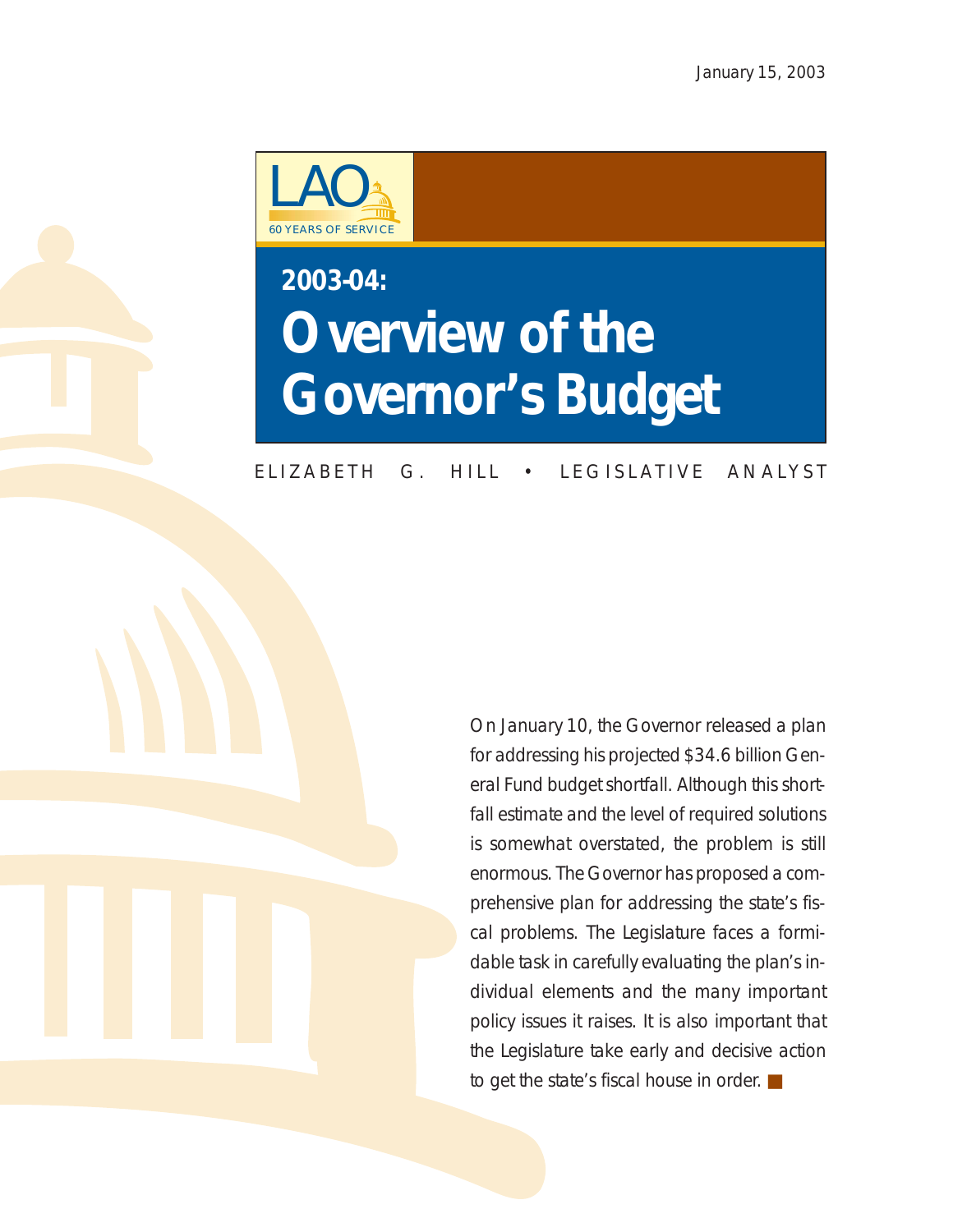### **Acknowledgments**

This report was prepared by Dave Vasche and Brad Williams, with the assistance of many others throughout the office. The Legislative Analyst's Office (LAO) is a nonpartisan office which provides fiscal and policy information and advice to the Legislature.

### **LAO Publications**

■

To request publications call (916) 445-4656.

This report and others, as well as an E-mail subscription service, are available on the LAO's Internet site at www.lao.ca.gov. The LAO is located at 925 L Street, Suite 1000, Sacramento, CA 95814.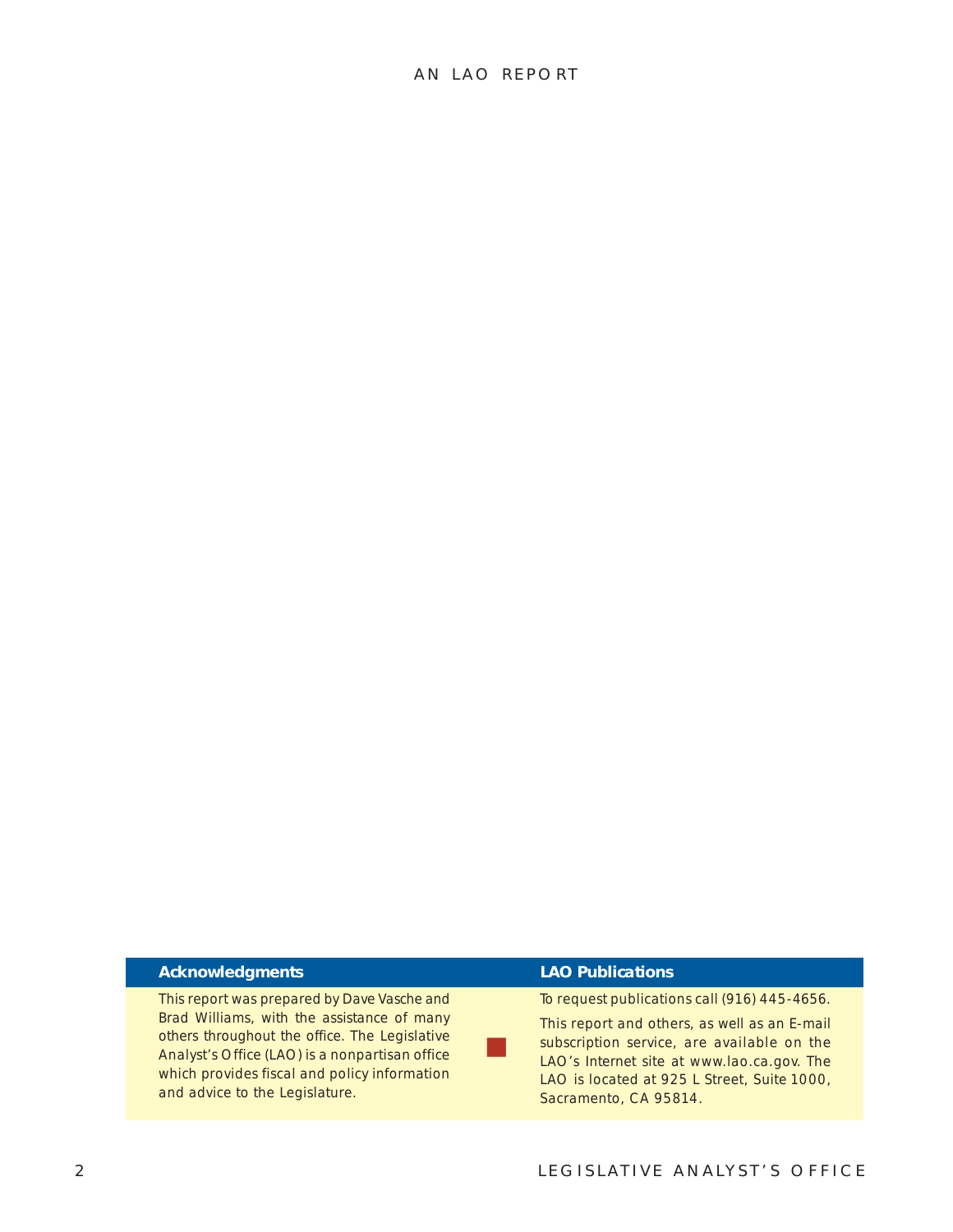### **OUR "BOTTOM LINE"**

The Governor's 2003-04 budget proposal lays out a comprehensive strategy for dealing with both California's near-term massive General Fund budget shortfall and the state's longer term structural budgetary imbalance. It does so through major tax increases—which are used to finance the realignment of various health and social services program responsibilities to local governments—as well as deep spending cuts in most program areas; major reductions in local government subventions; and a variety of other loans, funding shifts, and borrowing.

Although the administration has somewhat overstated both the size of the problem and the level of required solutions, its budget sets forth an ambitious plan for dealing with the enormous fiscal problem facing the state. In evaluating and acting on the budget proposals, the Legislature will be confronted with making fundamental decisions about the scope of government services; how these services are distributed among the citizenry; and what the nature, amount, and mix of taxes in California should be. And, it will need to act quickly in order to avoid a further deterioration in the state's fiscal situation.

### **TOTAL STATE SPENDING**

The budget proposes total state spending in 2003-04 of \$89.2 billion (excluding expenditures of federal funds and bond funds). This represents a decrease of 5.7 percent. General Fund spending is projected to fall from \$75.5 billion in the current year to \$62.8 billion in the budget

year, while special funds spending will rise from \$19.2 billion in 2002-03 to \$26.5 billion in 2003-04. These totals reflect the proposed \$8.2 billion realignment program and elimination of the current vehicle license fee (VLF) backfill to localities, as discussed below.

# **GENERAL FUND CONDITION**

Figure 1 (see page 4) shows the General Fund's condition under the budget's assumptions and proposals. It indicates that:

- ➢ *Revenues* are projected to fall from \$73.1 billion in 2002-03 to \$69.2 billion in 2003-04, a decline of 5.5 percent. This decline is due to weak underlying growth in revenues from major taxes, and the large amount of one-time receipts in 2002-03 from tobacco securitization and loans from special funds.
- ➢ *Expenditures* are projected to decline from \$75.5 billion in 2002-03 to \$62.8 billion in 2003-04, a drop of 16.8 percent. The decline reflects both major program reductions and the above-cited program realignment to local governments.
- $\triangleright$  The large decline in expenditures results in an *operating surplus* (that is, revenues in excess of expenditures) of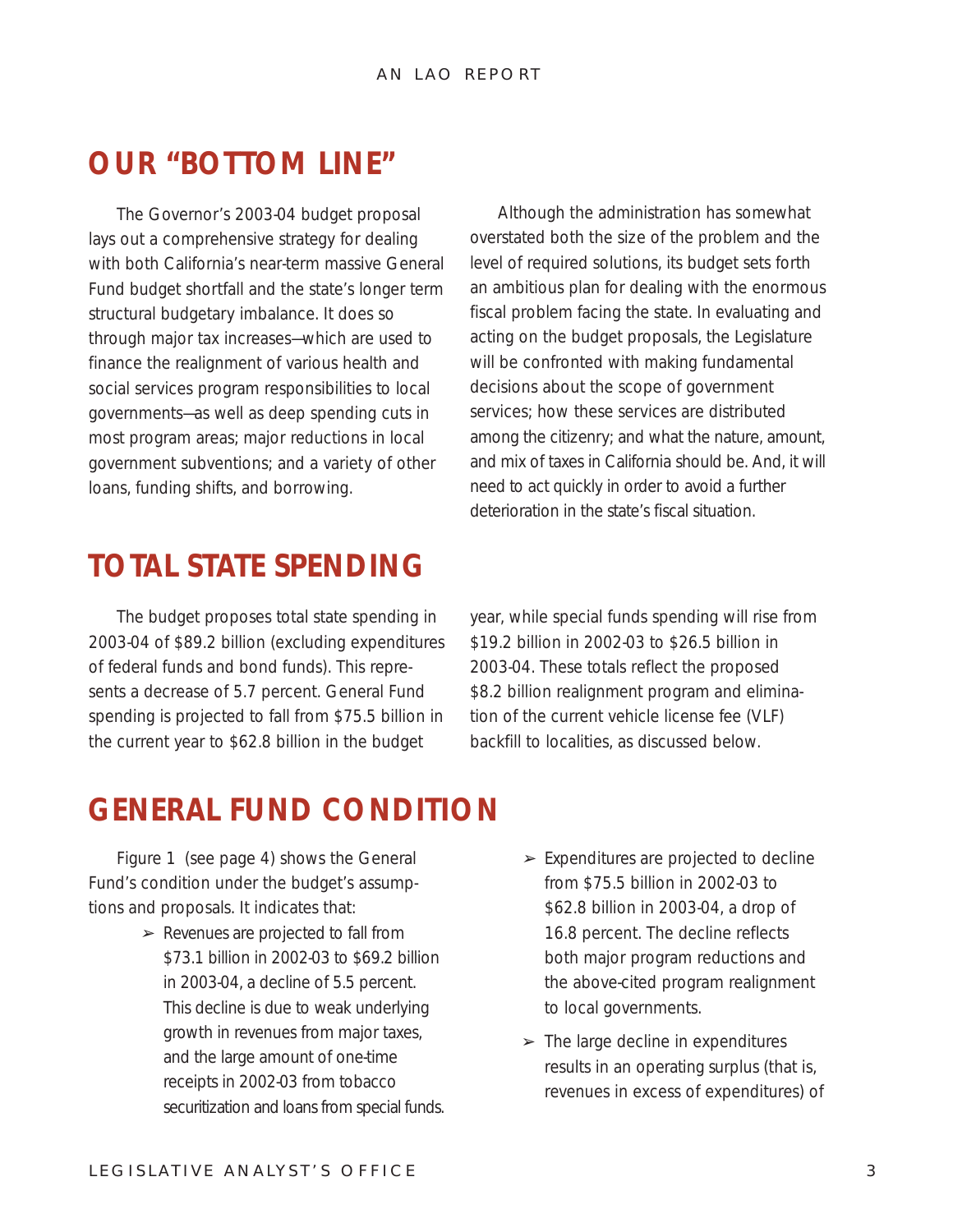| \$6.5 billion in<br>2003-04. This<br>causes the<br>cumulative | Figure 1<br><b>Governor's Budget</b><br><b>General Fund Condition</b> |             |             |               |                      |
|---------------------------------------------------------------|-----------------------------------------------------------------------|-------------|-------------|---------------|----------------------|
| year-end                                                      | (Dollars in Millions)                                                 |             |             |               |                      |
| reserve to                                                    |                                                                       |             |             |               | Proposed for 2003-04 |
| increase from                                                 |                                                                       |             |             |               | <b>Percent</b>       |
| a minus                                                       |                                                                       | 2001-02     | 2002-03     | <b>Amount</b> | <b>Change</b>        |
| \$5.9 billion in                                              | Prior-year fund balance                                               | \$2,380     | $-$ \$2,133 | $-$4,451$     |                      |
| 2002-03 to a                                                  | Revenues and transfers                                                | 72,239      | 73,144      | 69,153        | $-5.5%$              |
| positive                                                      | Total resources available                                             | \$74,618    | \$71,010    | \$64,702      |                      |
| \$531 million                                                 | Expenditures                                                          | \$76,752    | \$75,461    | \$62,769      | $-16.8%$             |
|                                                               | Ending fund balance                                                   | $-2,133$    | -4,451      | 1,933         |                      |
| in 2003-04.                                                   | Encumbrances                                                          | \$1,402     | \$1,402     | \$1,402       |                      |
|                                                               | <b>Reserve</b>                                                        | $-$ \$3,535 | $-$5,853$   | \$531         |                      |

# **HOW THE BUDGET ADDRESSES THE SHORTFALL**

The administration has identified a budget problem of \$34.6 billion in 2003-04 (see next section for a discussion of the size of the budget shortfall). Using for the moment its definition of the budget problem and the corresponding size of the budget's solutions, Figure 2 allocates the budgetary solutions proposed by the Governor among major categories, and shows the distribution of savings between the current year and the budget year. It indicates that, of the total solutions, roughly 40 percent are related to program reductions; slightly less than one-fourth are related to new taxes that fund realignment; about onesixth are related to a shift of local government resources to the state; and the remaining one-fifth is split between fund shifts, transfers/other revenues, and loans/borrowing.

#### **Program Savings**

Based on our review, we believe that the budget contains approximately \$13.7 billion in program savings. This includes the \$2.7 billion in current-year reductions (mostly in K-14 Proposition 98 spending) and \$11 billion in savings in 2003-04. The budget identifies major proposed reductions in all areas of the budget except criminal justice. It includes major reductions in K-12 and community college funding; large cuts affecting Medi-Cal services, eligibility, and provider rate reimbursements; and steep declines in California Work Opportunity and Responsibility to Kids (CalWORKs) and Supplemental Security Income/State Supplementary Program (SSI/SSP) grant levels. The budget also proposes to suspend transfers to transportation funds in 2003-04.

*Savings Overstated.* As we note in the next section, the budget overstates both baseline costs and budget program savings in numerous areas of the budget. Adopting our definition of baseline costs would reduce both the size of the budget problem and the value of program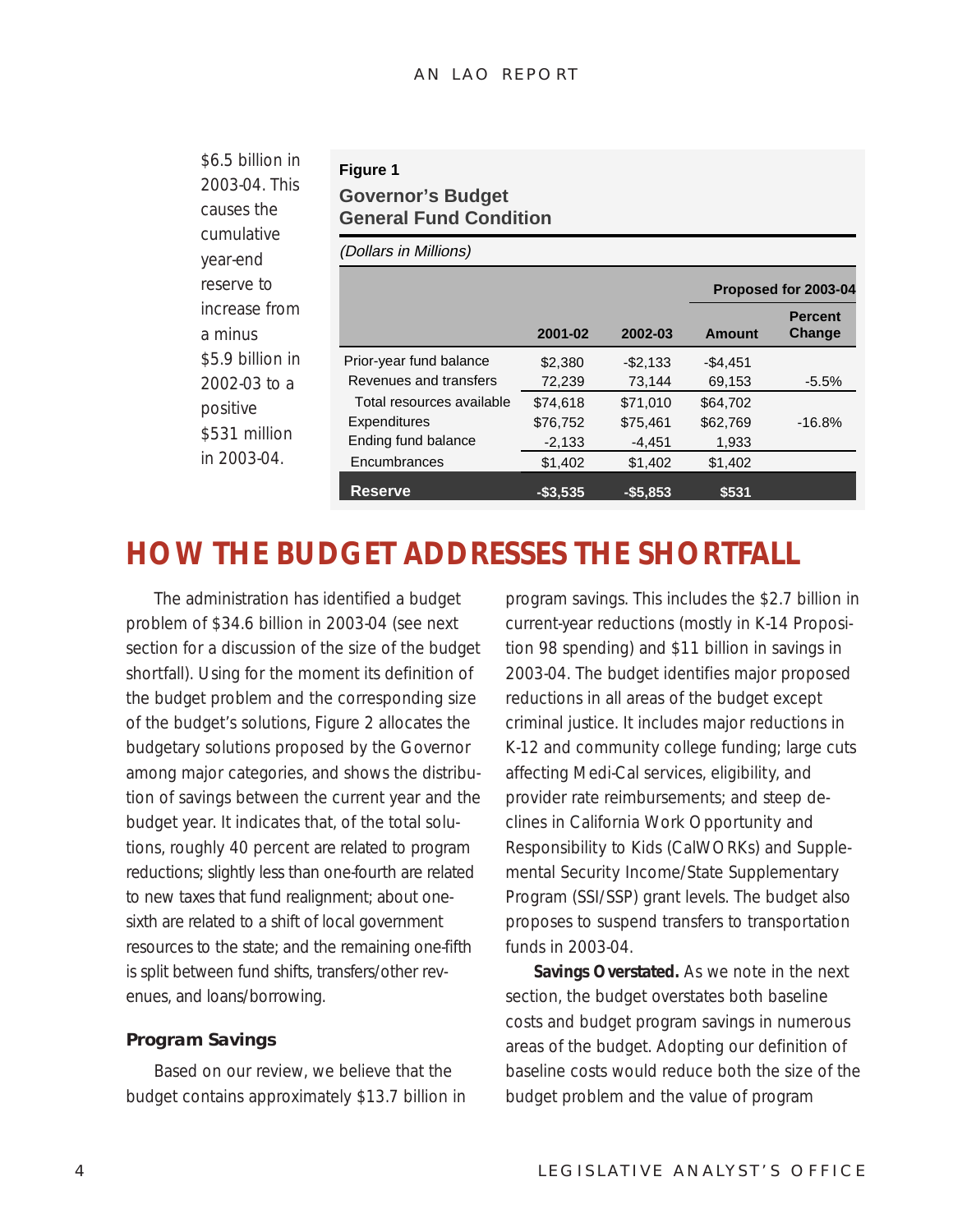### **Figure 2 Allocation of Governor's Proposed Budget Solutions**

(Dollars in Billions)

|                                       |                 | 2002-03                             |              |                 | 2003-04                             |              |                                 |
|---------------------------------------|-----------------|-------------------------------------|--------------|-----------------|-------------------------------------|--------------|---------------------------------|
|                                       | <b>December</b> | <b>Additional</b><br><b>January</b> | <b>Total</b> | <b>December</b> | <b>Additional</b><br><b>January</b> | <b>Total</b> | <b>Two-Year</b><br><b>Total</b> |
| Program savings                       | \$2.0           | \$0.6                               | \$2.7        | \$6.6           | \$4.4                               | \$11.0       | \$13.7                          |
| Realignment taxes                     |                 |                                     |              |                 | 8.2                                 | 8.2          | 8.2                             |
| Shifts to local government            |                 | 1.8                                 | 1.8          |                 | 3.3                                 | 3.3          | 5.1                             |
| Other fund shifts                     | 0.7             | 0.2                                 | 0.8          | 0.8             | 0.6                                 | 1.4          | 2.2                             |
| Transfers/other revenues              | 0.7             | $-0.5$                              | 0.2          | 0.7             | 1.2                                 | 1.9          | 2.1                             |
| Loans/borrowing <sup>a</sup>          |                 |                                     |              |                 | 3.3                                 | 3.3          | 3.3                             |
| <b>Totals</b>                         | \$3.4           | \$2.1                               | \$5.5        | \$8.1           | \$20.9                              | \$29.1       | \$34.6                          |
| Detail may not total due to rounding. |                 |                                     |              |                 |                                     |              |                                 |

a The Loans/borrowing category includes \$25 million in 2002-03.

savings shown in Figure 2 by approximately \$4 billion. This would reduce the proportion of the total solution due to program savings to roughly one-third, with the other components' shares increasing commensurately.

#### **New Taxes to Fund Realignment**

The budget would raise a net of \$8.2 billion in new taxes to fund the shift of a like amount of health and social services responsibilities to local governments. The tax increases consist of (1) a 1 percent increase in the sales and use tax (SUT), (2) the imposition of 10 percent and 11 percent personal income tax (PIT) marginal rates on the earnings of high-income taxpayers, and (3) a \$1.10 per-pack increase in the state cigarette tax rate. These added taxes would support the shift of approximately \$8.2 billion in health and social services related expenditures (an additional \$0.1 billion of new revenues would go to compensate state special funds for their associated loss in cigarette tax revenues).

### **Local Government Reductions**

Aside from the realignment proposal (which balances new expenditure responsibilities with new resources), the budget shifts \$5.1 billion in resources away from local governments in order to produce General Fund savings. Key components include (1) the elimination of about threefourths of the subventions to backfill the VLF revenue losses sustained by localities when the VLF rate was reduced, (2) a shift of redevelopment-related funds from local governments to schools, and (3) the elimination of open-space subventions and booking fee reimbursements. These amounts do not include the non-Proposition 98 mandate deferrals, which we are classifying as loans/borrowing.

#### **Fund Shifts**

These total \$2.2 billion and include (1) student fee increases in all three of the higher education segments, (2) other fee increases for trial courts and various resources programs,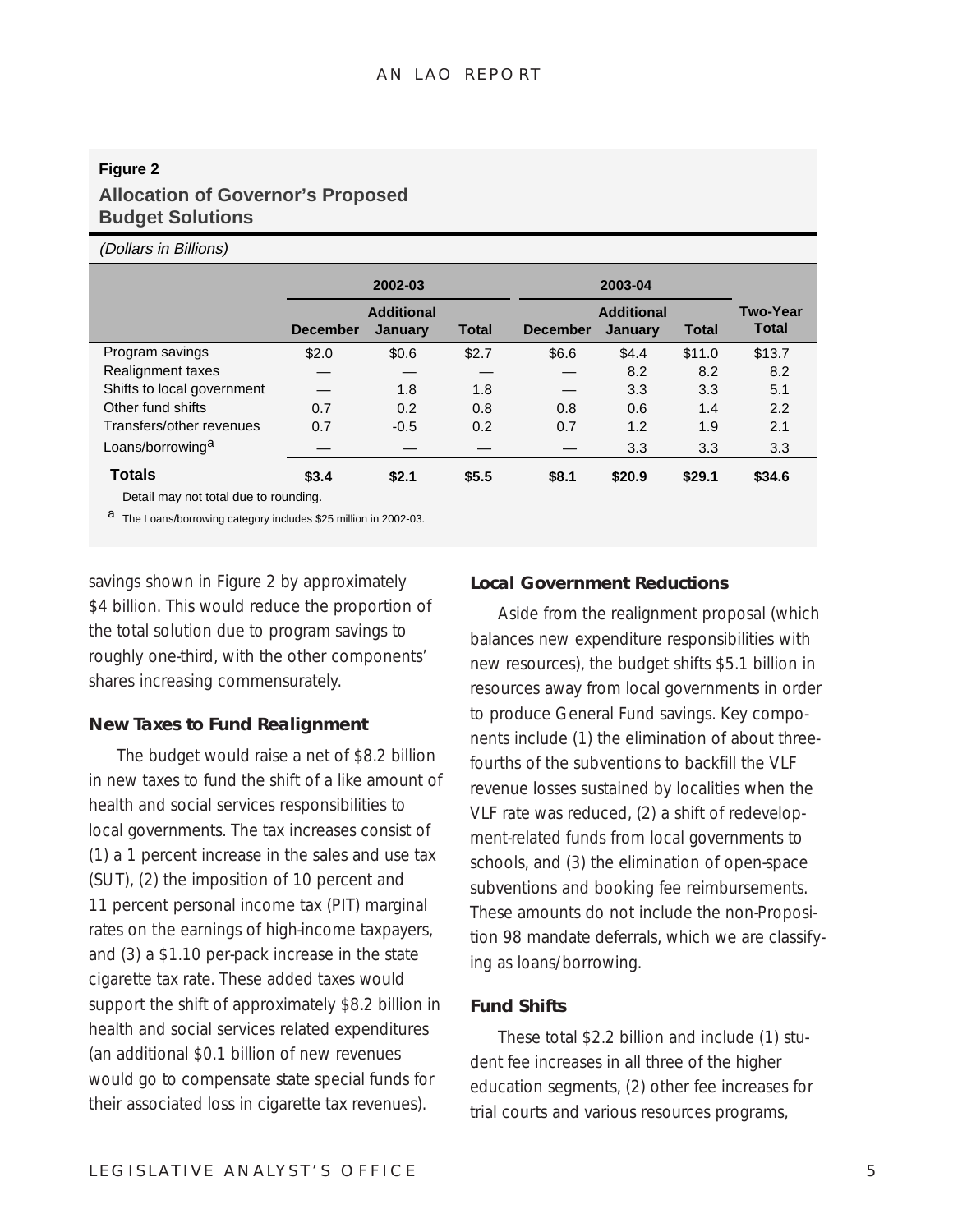(3) use of federal funds to support some child-care costs, and (4) the shift of capital outlay expenditures from direct appropriations to bond funds.

#### **Transfers and Other Revenues**

These account for \$2.1 billion in revenues. The major component is \$1.5 billion in new revenues associated with tribal gaming pacts, which are up for renegotiation in March 2003. This category also includes about \$95 million in General Fund revenues from tax proposals involving the eligibility for the investment tax credit and taxation of regulated investment companies.

### **Loans/Borrowing**

This category accounts for \$3.3 billion of total solutions. The largest components are the deferral of local government and education mandates, and the deferral of contribution costs to the state's pension funds (either through loans from the funds or the issuance of some sort of pension obligation bonds).

# **. . . SO, HOW BIG** *IS* **THE BUDGET PROBLEM?**

In November, we projected in our *Fiscal Outlook* report that the 2003-04 cumulative budget shortfall facing the state would be \$21.1 billion, absent corrective actions. In the *2003-04 Governor's Budget*, however, the budget problem is estimated to be a much larger \$34.6 billion—a difference of \$13.5 billion. This has resulted in many questions about why the estimates are so different, and which one most accurately depicts the volume of spending cuts, revenue enhancements, and other actions that will be needed to address the problem.

### **BASIC REASONS FOR THE DIFFERENCE**

The significant gap between these two estimates reflects two principal factors:

- ➢ *Forecasting Differences.* About \$8 billion (60 percent) of the discrepancy reflects differences in the two agencies' respective forecasts of revenues and, to a lesser degree, the program caseloads that drive expenditures.
- ➢ *Definitional Differences.* The remaining \$5.5 billion (40 percent) of the discrep-

ancy is primarily "definitional" in nature, in that it largely reflects differing assumptions about what the "baseline" level of spending is from which budget adjustments will need to be made. Our standard for this baseline is spending that would occur under current law (or, if more applicable, current legislative practice). In contrast, the administration's baseline in some cases reflects additional spending that would be required to achieve the administration's policy goals as well as proposals that have not yet been adopted.

### **Forecasting Differences Primarily Involve Revenues**

Regarding the first factor above—of the \$8 billion of forecasting differences between the proposed budget and our November estimate about \$6.5 billion relates to the administration's lower revenue forecast for the period 2001-02 through 2003-04. Most of this is due to differing assumptions about the economic outlook, projections of capital gains and stock-option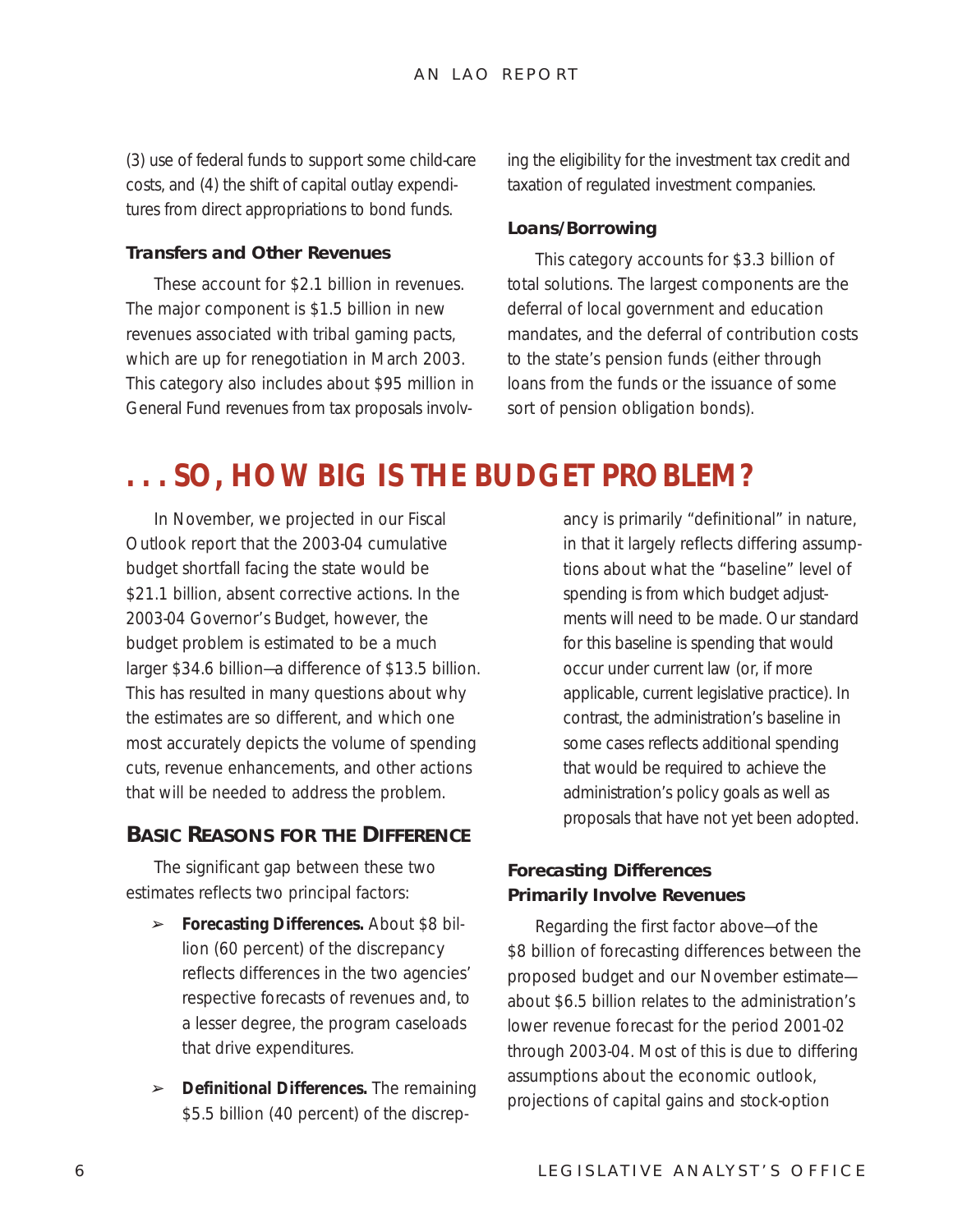income, and cash collections data available at the time each forecast was made. The other \$1.5 billion appears, based on our initial review, related to the administration's higher estimate of current-year and budget-year caseload-related costs in such areas as education, Medi-Cal, CalWORKs, criminal justice, and fire suppression.

*What Will Our Revised Forecast Show?* When the administration developed its budget forecast, it had more up-to-date information about such things as revenue and caseload trends. Unfortunately, these trends have adversely affected the budget outlook. Thus, when we update our own gap estimate next month, we anticipate that it will show the budget problem to have worsened relative to our November estimate of \$21.1 billion—probably by over \$5 billion. This reflects a potential \$4 billion deterioration in revenues from our previous estimate, leaving us roughly \$2.5 billion above the budget's estimate for the current and budget years combined. In addition, based on our preliminary assessment of workload and other factors affecting spending, we believe it may be appropriate to add as much as \$1 billion to our spending estimate. Thus, taken together, these two factors would increase our estimate of the budget shortfall to the \$26-plus billion range.

#### **Explanation of Definitional Differences**

As noted above, the remainder of the difference between our November shortfall estimate and the January budget's—about \$5.5 billion—is largely definitional. In many cases, this involves things that the administration would *like* to fund but reflect neither current law nor current practice. These include:

➢ *Reserve.* The administration has included \$1 billion in its estimate to fund a reserve, whereas our November estimate was simply of the budget deficit that would face California, absent corrective action. This adds \$1 billion to the administration's forecast of the problem relative to our estimate. Also, the 2003-04 budget proposes a reserve of about \$500 million, and the administration is scoring the difference between this and the \$1 billion as a budget solution.

- ➢ *Mandates.* About \$1.2 billion is due to different assumptions about how quickly prior-year mandate claims would be paid to school districts and other local governments. The administration's definition of the problem assumes that *all* of the past claims would be paid in 2003-04. In contrast, our estimate assumes that past claims will be paid over a multi-year period (as has been done in the past).
- ➢ *Control Section 3.90.* About \$750 million relates to our differing treatment of the 5 percent reduction in state operations that was required by Control Section 3.90 of the *2002-03 Budget Act.* We score \$250 million savings in 2002-03 and \$500 million savings in 2003-04 related to this provision in our baseline, on the grounds that the 5 percent reduction is part of current law. In contrast, the administration assumes no savings from this provision in its baseline, but scores all savings from its state operations reductions toward its solution to the 2003-04 problem.
- ➢ *Policy Priorities and Other Factors.* The remaining \$2.5 billion relates mainly to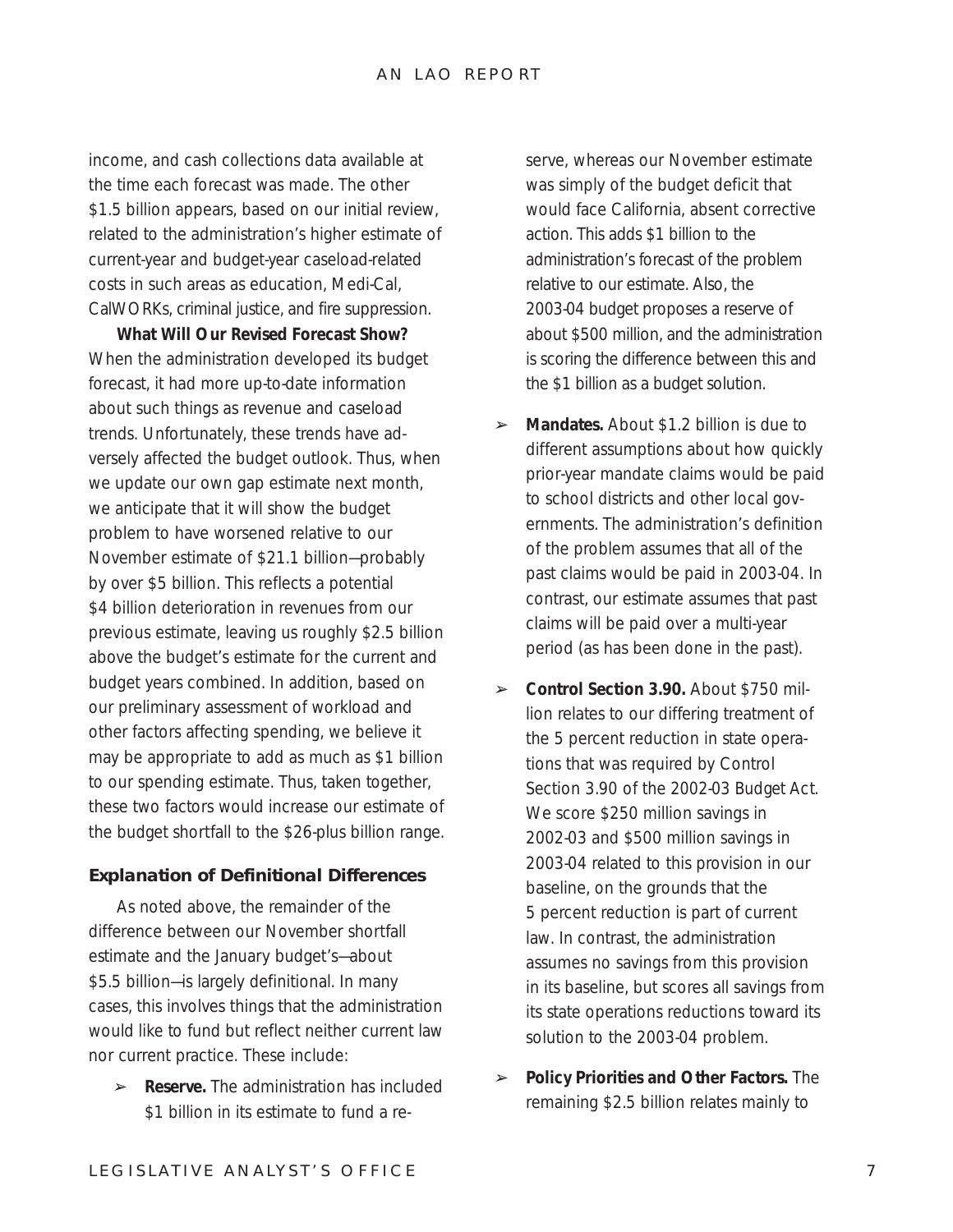the administration's inclusion of various funding priorities and other factors in its spending baseline that exceed currentlaw requirements. One example is Proposition 98, where the administration assumes baseline spending which is significantly more than current-law requirements. Another example is in higher education, where the administration's spending baseline assumes the Governor's desired "partnership" funding level, which would be roughly \$350 million higher than our baseline estimate. Fully funding the partnership at the administration's proposed level would result in increases for California State University (CSU) and University of California (UC) of over 10 percent—or twice the increases needed to cover enrollment and price increases during 2003-04. Finally, there are instances where the administration added costs for factors—regarding, for example, wage costs, caseloads, and interest expenses—which were above the baseline, then showed savings by not funding them.

### **PRACTICAL IMPLICATIONS**

In summary, the real differences between the two agencies' estimates consist of about \$2.5 billion in revenues and roughly \$500 million in expenditures. If our projections are realized, this would imply that the scope of budget solutions needed to address the 2003-04 shortfall would be \$3 billion less than proposed by the administration.

The remaining \$5.5 billion difference between our respective estimates, however, do not have any implications for the amount of real solutions that must be achieved. Instead, they result in differences in the scoring of the size of the problem and the corresponding size of the budget solutions that are embedded in the budget's proposed expenditure levels.

*In Any Event, Timely Action Still Critical*. Despite the differences as to the true magnitude of the problem at hand, its precise magnitude does not change one very important factor namely, regardless of which baseline is used, it is extremely important that the Legislature take timely and meaningful action to address the budget shortfall, which by any standard, is extremely daunting, and will only get worse if left unaddressed.

### **TOTAL BUDGET SPENDING BY PROGRAM**

As shown in Figure 3, most program areas would experience major General Fund reductions in 2003-04 under the Governor's proposals. It should be noted that the major declines in state spending shown for health and social

services reflect both the realignment proposal and deep program-specific cuts. The Governor's specific proposals in individual program areas are discussed in detail later in this brief.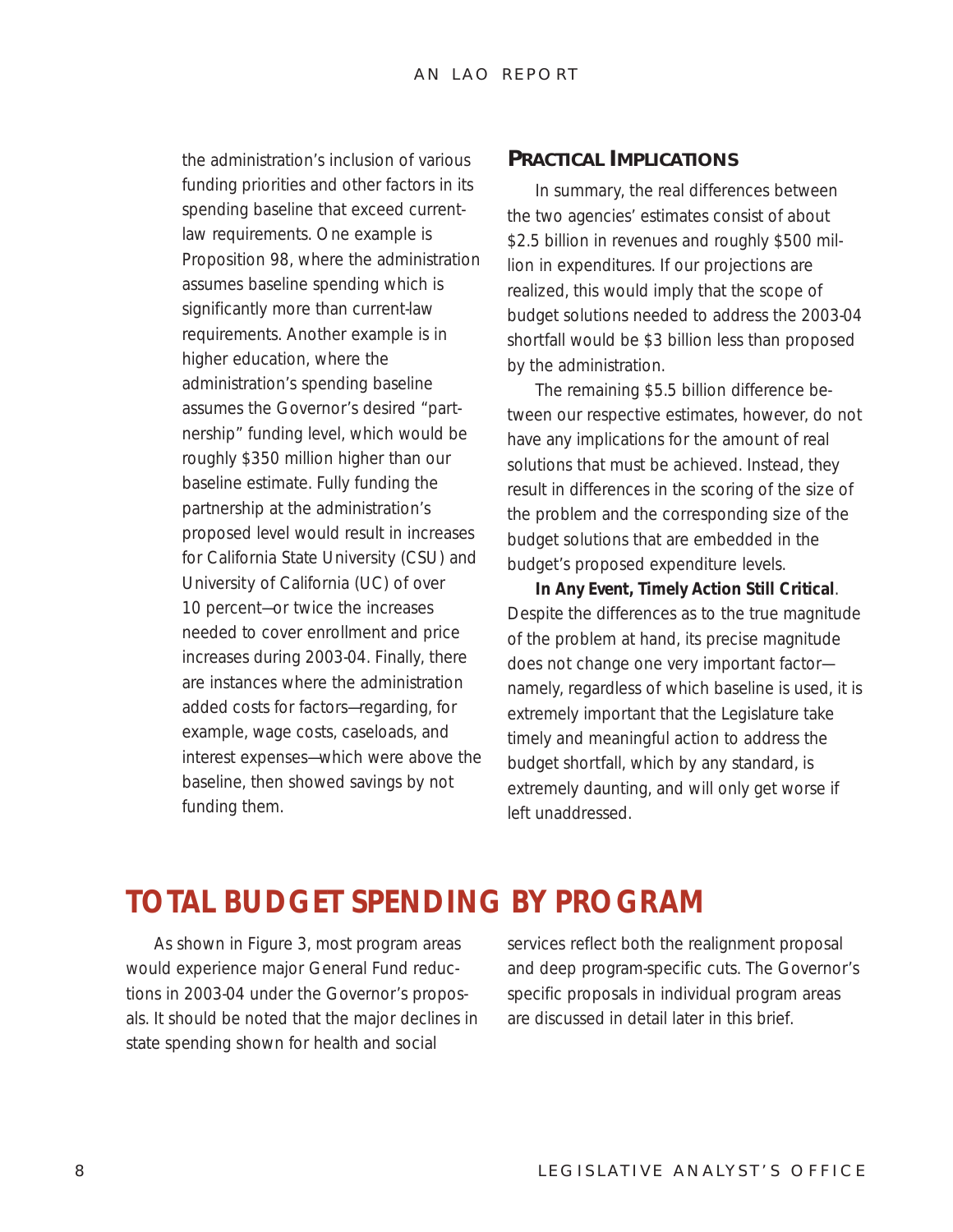# **THE BUDGET'S ECONOMIC AND REVENUE PROJECTIONS**

The budget's projections reflect the ongoing weakness in both U.S. business investment and foreign demand, and their impacts on California's high-tech industries. It assumes that economic growth in the state will remain sluggish through much of 2003, before accelerating to a more moderate pace in 2004. Specifically, it projects California personal income—a key determinant of the state's revenue performance—will grow by only 3.3 percent in 2003, before accelerating to a more moderate pace of 5.3 percent in 2004. As indicated in Figure 4 (see page 10), these projected income increases are well below those anticipated when the 2002-03 budget was enacted last September.

This is a key factor behind the downward adjustment to the administration's revenue forecast.

*Forecast Is on Conservative Side.* The administration's economic forecast for California is significantly below our November projections, as well as those of most other economic forecasts made in late 2002. The one exception is University of California, Los Angeles, which has an outlook similar to the administration's. The budget's conservative forecast is primarily related to its assumption that the rebound in business capital spending on high-tech goods and services will begin in early 2004, or about one-half year later than assumed by most other forecasts.

*Revenue Outlook.* The administration

#### **Figure 3**

**General Fund Spending By Major Program Areas** 

|                                            |                          |                             | <b>Proposed for</b><br>2003-04 |                          |
|--------------------------------------------|--------------------------|-----------------------------|--------------------------------|--------------------------|
|                                            | <b>Actual</b><br>2001-02 | <b>Estimated</b><br>2002-03 | Amount                         | <b>Percent</b><br>Change |
| <b>Education Programs</b>                  |                          |                             |                                |                          |
| K-12 Proposition 98                        | \$26,755                 | \$26,373                    | \$26,320                       | $-0.2%$                  |
| <b>Community Colleges Proposition 98</b>   | 2,577                    | 2,525                       | 1,906                          | $-24.5$                  |
| UC/CSU                                     | 6,058                    | 5,894                       | 5,622                          | $-4.6$                   |
| Other                                      | 4,178                    | 3,721                       | 2,052                          | $-44.9$                  |
| <b>Health and Social Services Programs</b> |                          |                             |                                |                          |
| Medi-Cal                                   | \$10,005                 | \$10,844                    | \$7,147                        | $-34.1%$                 |
| <b>CalWORKs</b>                            | 2,016                    | 2,082                       | 1,604                          | $-23.0$                  |
| SSI/SSP                                    | 2,793                    | 3,013                       | 2,317                          | $-23.1$                  |
| Other                                      | 7,006                    | 7,090                       | 4,079                          | $-42.5$                  |
| <b>Youth and Adult Corrections</b>         | \$5,641                  | \$5,674                     | \$5,639                        | $-0.6%$                  |
| <b>All Other</b>                           | \$9,722                  | \$8,246                     | \$6,085                        | $-26.2%$                 |
| Totals                                     | \$76,752                 | \$75,461                    | \$62,769                       | $-16.8%$                 |

projects that General Fund revenues will grow from \$72.2 billion in 2001-02 to \$73.1 billion in 2002-03, before falling to \$69.2 billion in 2003-04. Numerous policy-related factors are embedded in these figures, including the onetime law changes accompanying the 2002-03 budget involving tobacco securitization, suspension of the teachers' tax credit, withholding on stock options and certain real estate transactions, and one-time loans and transfers. The 2003-04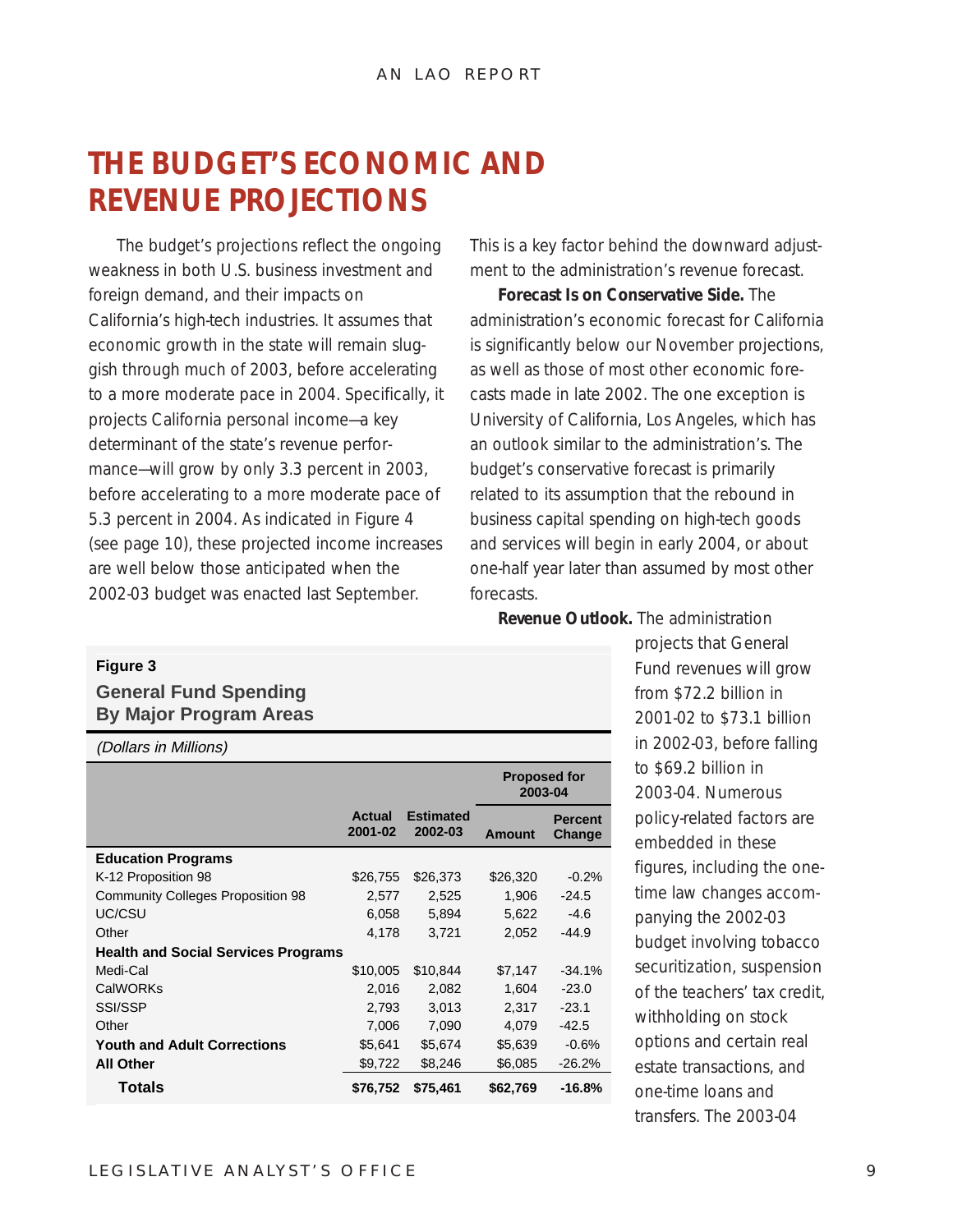### **California Personal Income Growth — Budget Forecast Revised Sharply Downward Figure 4**



in the current year, and roughly \$3.5 billion in 2003-04—for a three-year total of about \$6.5 billion. This reduced estimate reflects (1) more current data on prior-year actuals, (2) differing assumptions about stock options, and (3) the administration's more conservative estimates regarding future economic growth in California.

*LAO's Current Assessment.* Based on updated information on soft prior-year actual revenues, weak year-end

revenue estimates include \$1.5 billion in new revenues related to tribal gaming receipts, and \$326 million in one-time transfers and loans. After adjusting for these factors, underlying revenues are projected to increase by just 1.4 percent in 2002-03 and 2 percent in 2003-04.

*Comparison to the November LAO Forecast.* After adjusting for the newly proposed tax law changes, the administration's revenue forecast is below our November projections by \$883 million in the prior year, about \$2.1 billion

### 2002 tax collections, and continued economic softness, it is likely that we will revise our own revenue outlook downward next month—by roughly \$4 billion. This downward revision, however, would still leave us about \$2.5 billion above the administration's revenue forecast, reflecting our continued belief that California's economic recovery will accelerate in the second half of 2003, or about six months earlier than assumed by the administration.

### **TAX PROPOSALS**

#### **Realignment-Related Tax Increases**

As indicated previously, as part of the administration's plan to restructure certain state and local programs, additional PIT, SUT, and cigarette taxes have been proposed. The revenue generated from the additional taxes estimated to be an aggregate of \$8.3 billion on an annual basis—will be used to fund program responsibilities to be transferred from the state to localities.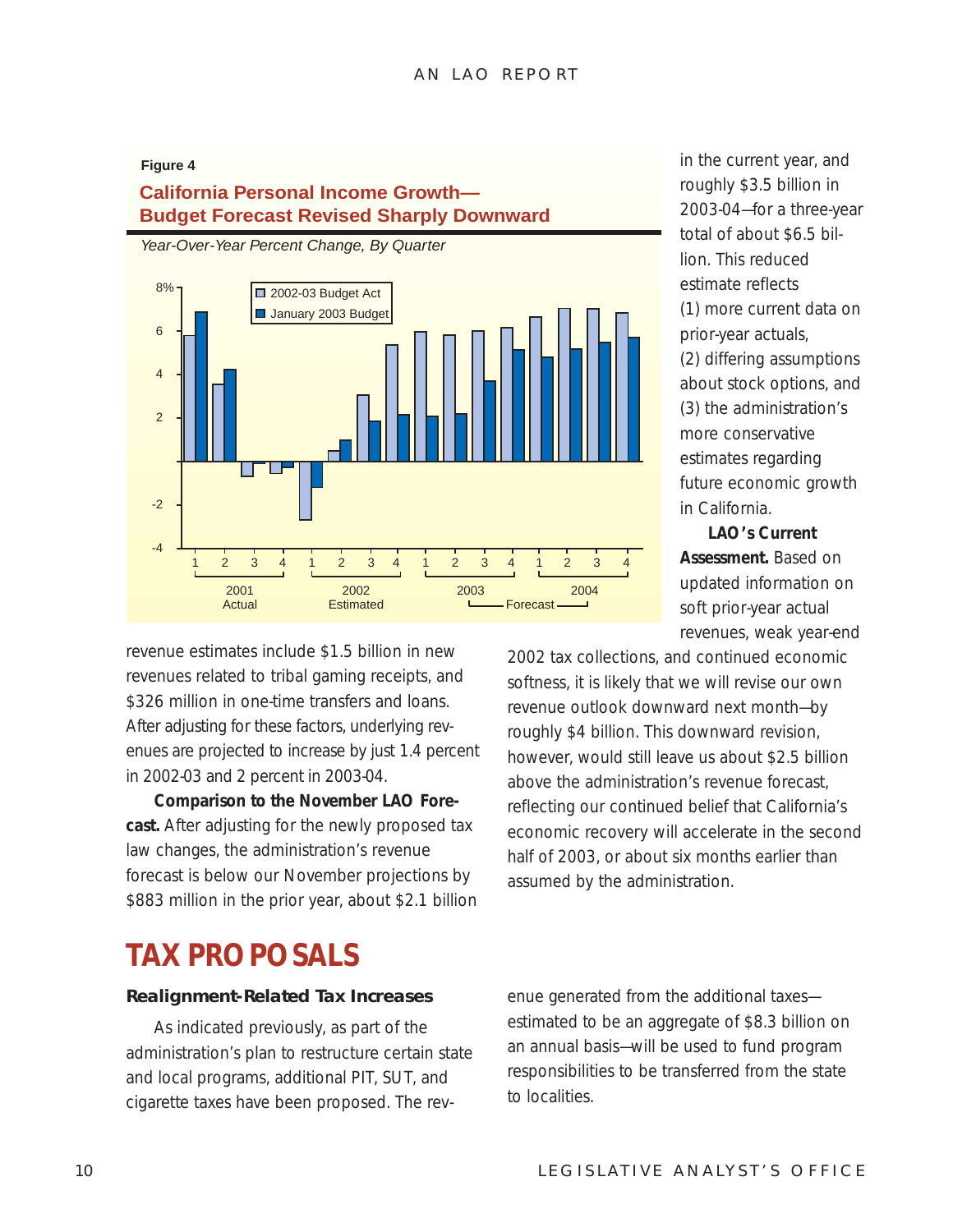*New High-Income PIT Marginal Brackets.* The administration is proposing new PIT marginal tax brackets of 10 percent and 11 percent for high-income taxpayers. For joint filers, the 10 percent rate would affect taxpayers with taxable incomes of over \$272,000, and the 11 percent bracket would affect those with taxable incomes of greater than \$544,000. (The income thresholds would be one-half of these amounts for single filers.) The administration estimates that these new brackets will generate additional revenues of \$2.6 billion in 2003-04.

*SUT Rate Increase.* The budget proposes that the current SUT rate be increased by one cent for realignment purposes. The administration estimates that the revenues deriving from such an increase would be approximately \$4.6 billion in 2003-04.

*Cigarette Tax Rate Increase.* The budget proposes that the tax rate on cigarettes be increased by \$1.10 per pack. Currently, cigarettes are taxed at the rate of \$0.87 per pack. Thus, the proposal would more than double the existing tax rate. The revenue raised would be an estimated \$1.2 billion annually. Of this

amount, roughly \$100 million would be used to backfill the revenue decreases in Proposition 10 and Proposition 99 funds that would occur due to decreased cigarette consumption stemming from the price increases the higher tax rate would induce.

### **General Fund Tax Increases**

In addition to the realignment-related tax proposals, the budget includes several changes that would increase General Fund revenues by \$95 million in 2003-04, and by increasing amounts thereafter. These include provisions that would (1) prohibit banks from utilizing Regulated Investment Companies to avoid California income taxes, (2) clarify income reporting requirements for certain multi-national businesses, (3) clarify the industries that are eligible for the manufacturers' investment tax credit (MIC), and (4) extend the MIC past 2003. Under existing law, the MIC would likely expire in 2004, since manufacturing job growth between January 1994 and January 2003 will likely be less than the 100,000 required in statute to keep the program in effect.

### **THE BUDGET'S REALIGNMENT PROPOSAL**

The budget proposes a major realignment of state, county, and court program funding responsibilities. Under this plan, the state shifts responsibility to counties for roughly \$8 billion of health, child care, and social services programs—and reduces by \$300 million state General Fund support for trial courts.

To offset these fiscal changes, the budget raises a net \$8.2 billion from increased PIT, SUT, and cigarette taxes and provides this funding to counties and the courts. Similar to the statecounty realignment enacted in 1991, the administration does not include these new revenues in its calculation of Proposition 98's minimum funding guarantee.

Figure 5 (see page 12) summarizes the realignment proposal and the increased county program costs associated with it.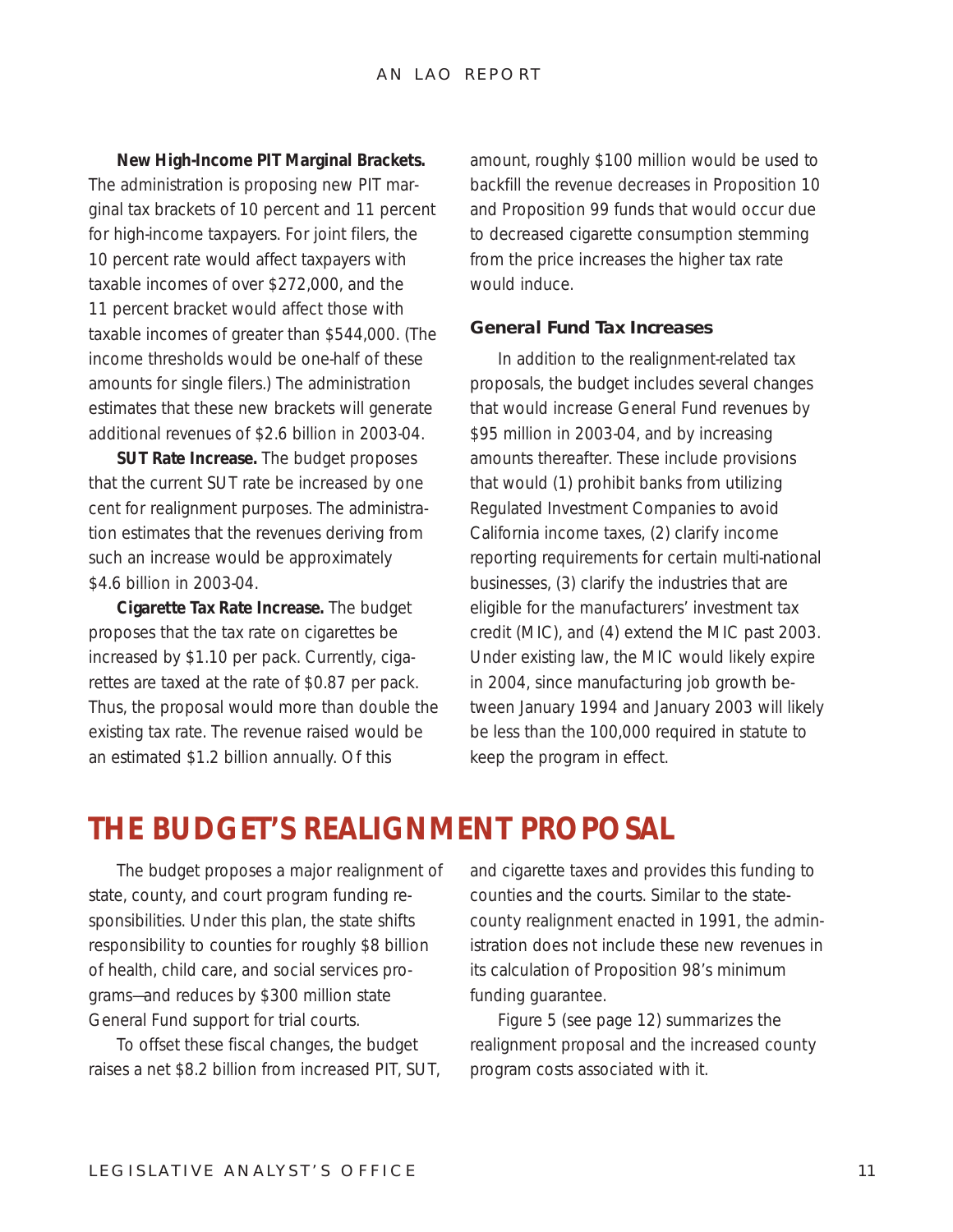### **Figure 5**

### **Realigned Programs**

| <b>Program</b>                                                     | <b>Proposed Responsibility</b>                                 | Cost      |
|--------------------------------------------------------------------|----------------------------------------------------------------|-----------|
| <b>Health Programs</b>                                             |                                                                |           |
| Medi-Cal benefits                                                  | 15 percent <sup>a</sup>                                        | \$1,620   |
| Medi-Cal long-term care                                            | 100 percenta                                                   | 1,400     |
| Substance abuse treatment programs<br>and drug courts              | 100 percent share of costs                                     | 230       |
| Integrated Services For Homeless and<br>Children's System of Care  | 100 percent share of costs                                     | 75        |
| Public health programs                                             | 100 percent share of costs for<br>certain categorical programs | 68        |
| Subtotal                                                           |                                                                | (\$3,393) |
| <b>Social Services Programs</b><br>In-Home Supportive Services and |                                                                |           |
| administration                                                     | 100 percent <sup>a</sup>                                       | \$1,171   |
| <b>Child Welfare Services</b>                                      | 100 percenta                                                   | 610       |
| CalWORKS (administration and<br>services)                          | 50 percent share of costs                                      | 547       |
| Foster care grants and administration                              | 100 percenta                                                   | 494       |
| Food stamp administration                                          | 100 percenta                                                   | 268       |
| Adoption assistance                                                | 100 percenta                                                   | 217       |
| Programs for Immigrants                                            | 100 percenta                                                   | 110       |
| Adult protective services                                          | 100 percenta                                                   | 61        |
| Kin GAP                                                            | 100 percenta                                                   | 19        |
| Subtotal                                                           |                                                                | (\$3,496) |
| Other                                                              |                                                                |           |
| Child care                                                         | Full cost of most SDE subsidized<br>child care programs        | \$968     |
| Court security                                                     | Funding source change. No change<br>in court responsibilities. | 300       |
| Subtotal                                                           |                                                                | (\$1,267) |
| Total                                                              |                                                                | \$8,154   |
| Detail may not total due to rounding.                              |                                                                |           |
| a Share of nonfederal costs.                                       |                                                                |           |

proaches to providing mental health services. Our review of the administration's current proposal indicates that it could serve as a reasonable starting point for the Legislature to discuss the desirability of expanding realignment. We note, however, that the budget proposal is primarily a conceptual sketch. Significant work will be needed to "fill in the details." This work will need

costly ap-

### **Comments**

The 1991 realignment plan enacted by the Legislature was largely a successful experiment in the state-county relationship. Most notably, the increased program flexibility and reliable funding stream provided under the 1991 plan allowed counties to develop innovative and less to occur on an expedited basis if the state is to realize a full year of program cost savings, as anticipated in the budget plan.

The realignment plan would benefit from a program-by-program review by the Legislature and the active participation by counties in this discussion. Issues meriting review include: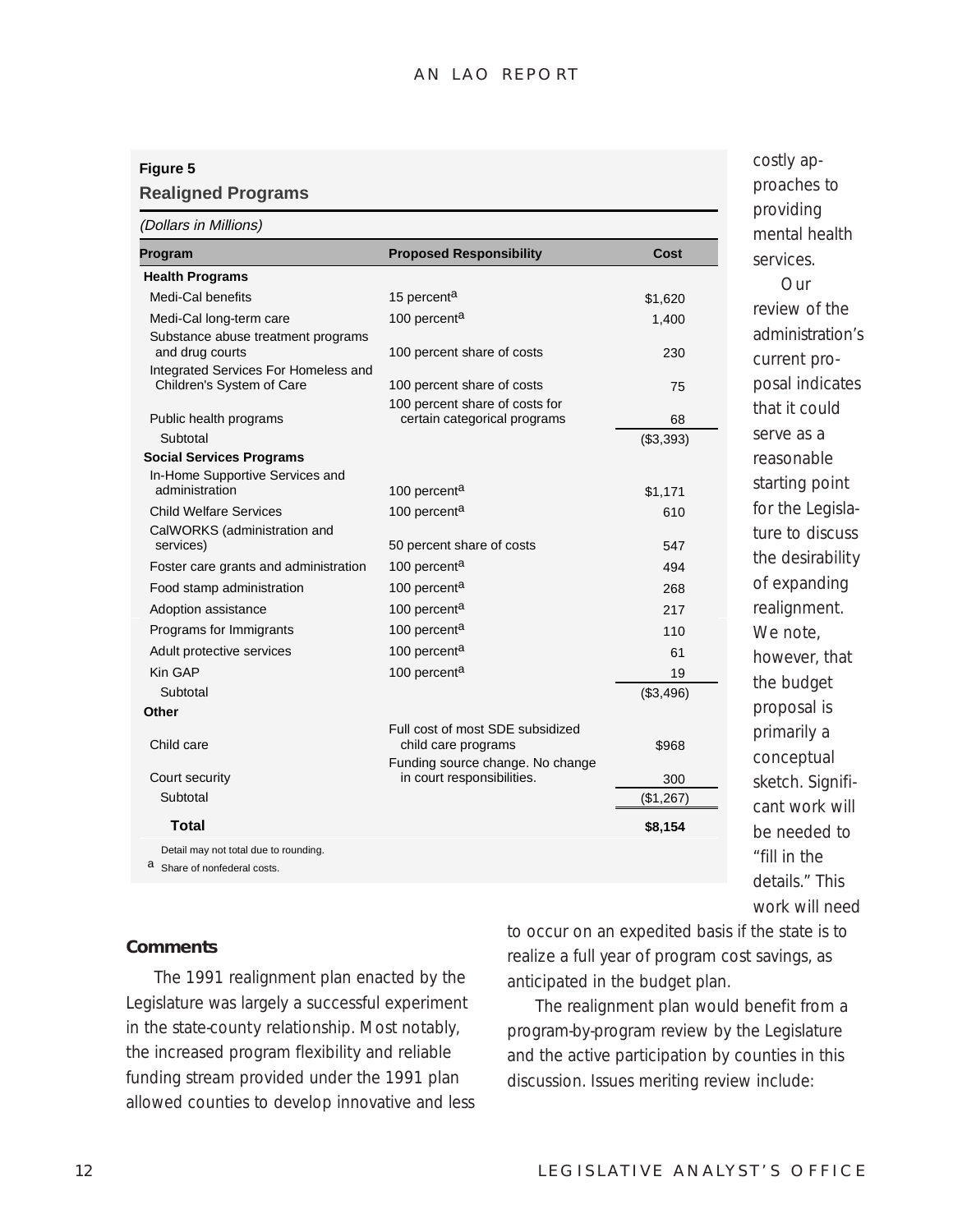- $\triangleright$  Will counties have sufficient program authority to manage the proposed increases in funding responsibilities?
- $\triangleright$  Would other programs benefit from state-county realignment?
- $>$  Will the realignment revenue stream "match" the projected growth in program costs?
- $\geq$  How should realignment funds be distributed to counties and shared between programs?
- $\geq$  Could the provisions of the 1991 and 2003 realignment plans be integrated?

# **EXPENDITURES BY MAJOR PROGRAM AREA**

### **PROPOSITION 98**

\$182 million, or 0.4 percent, over the Governor's

Figure 6 summarizes the budget's proposed Proposition 98 allocations for K-12 schools and community colleges. It shows a total of \$44.1 billion in 2003-04, an increase of

2003-04 spending is coming off a significantly reduced current-year base. As Figure 6 indicates, the current-year estimate is \$2.6 billion, or 5.5 percent less than the amount in the *2002-03 Budget Act*.

### **Figure 6**

(Dollars in Millions)

### **Overview of Proposition 98 Funding**

current-year estimate. This low growth rate is due to the Governor's realignment proposal, which would move \$879 million in child care funding out of Proposition 98 and to counties. Adjusting for this factor, there is over \$1 billion in additional Proposition 98 resources in 2003-04. The budget allocates almost \$1.5 billion in new resources to K-12 schools, and reduces community colleges by \$442 million.

It is important to note that proposed

|                                      | 2002-03           |                             |                            | <b>Change From</b><br>Mid-Year |                |
|--------------------------------------|-------------------|-----------------------------|----------------------------|--------------------------------|----------------|
|                                      | <b>Budget Act</b> | Mid-Year<br><b>Revision</b> | <b>Proposed</b><br>2003-04 | <b>Amount</b>                  | <b>Percent</b> |
| K-12 Proposition 98                  |                   |                             |                            |                                |                |
| State General Fund                   | \$28,735.4        | \$26,372.7                  | \$26,319.8                 | $-$52.9$                       | $-0.2%$        |
| Local property tax revenue           | 12,911.9          | 13,033.1                    | 13,709.8                   | 676.8                          | 5.2            |
| Subtotals <sup>a</sup>               | \$41,647.3        | \$39,405.8                  | \$40,029.7                 | \$623.9                        | 1.6%           |
| <b>CCC Proposition 98</b>            |                   |                             |                            |                                |                |
| State General Fund                   | \$2,824.7         | \$2,524.9                   | \$1,905.7                  | $-$619.3$                      | $-24.5%$       |
| Local property tax revenue           | 2,007.6           | 1,980.2                     | 2,157.8                    | 177.6                          | 9.0            |
| Subtotals <sup>a</sup>               | \$4,832.3         | \$4,505.2                   | \$4,063.5                  | $-$441.7$                      | $-9.8%$        |
| <b>Total Proposition 98</b>          |                   |                             |                            |                                |                |
| State General Fund                   | \$31,560.2        | \$28,897.6                  | \$28,225.5 <sup>b</sup>    | $-$ \$672.2 <sup>b</sup>       | $-2.3%$        |
| Local property tax revenue           | 14,919.5          | 15,013.3                    | 15,867.7                   | 854.4                          | 5.7            |
| Totals <sup>a</sup>                  | \$46,479.6        | \$43,910.9                  | \$44,093.1 <sup>b</sup>    | \$182.2 <sup>b</sup>           | 0.4%           |
| o Totalo mou not add duo to rounding |                   |                             |                            |                                |                |

a Totals may not add due to rounding.

The Governor rebenches the Proposition 98 minimum guarantee downward by \$879 million to reflect the realignment of CalWORKs child care programs and funding to counties.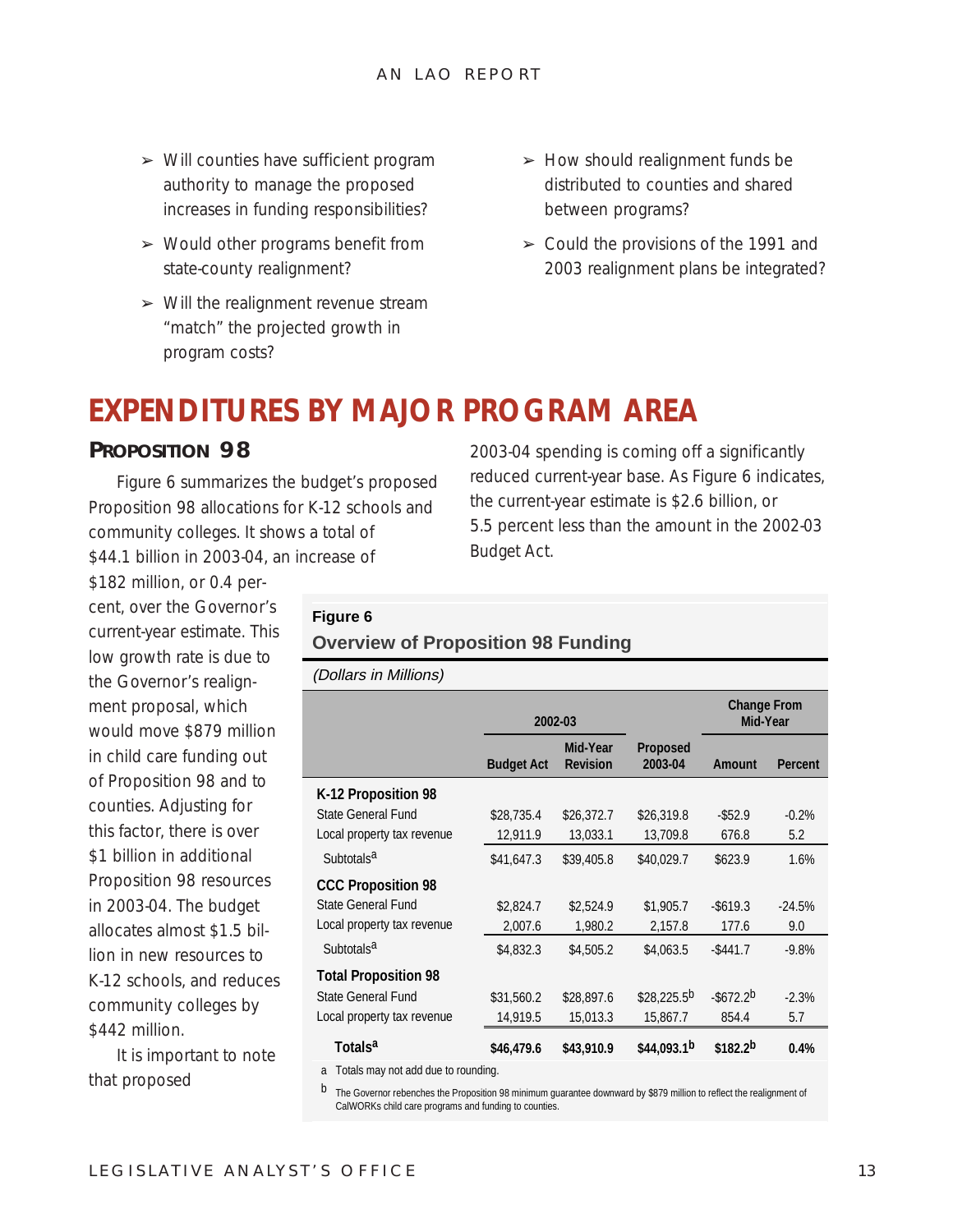### **K-12 Education**

*\$1.5 Billion Across-the-Board Reduction in 2002-03.* The Governor proposes a total of \$2.2 billion in current-year reductions from the total adopted in the *2002-03 Budget Act*. These include \$1.5 billion in across-the-board cuts, \$438 million in one-time fund shifts to the Proposition 98 reversion account, and \$343 million in specific cuts. The across-the-board cuts reduce funding for most categorical programs by 10.8 percent, and reduce total revenue limit funding by 2.15 percent. The Governor proposes to continue these across-the-board cuts into 2003-04.

*Concerns Regarding Current-Year K-12 Reductions*. School districts are well into the

current fiscal year, having budgeted existing core programs on the assumed receipt of the above funds. It will be difficult for school districts to absorb a reduction of this size this late in the school year, especially since the Governor's proposal would require school districts to continue to meet all of the program requirements of each of the categorical programs. For example, while the proposal would reduce K-3 class size reduction funding by \$180 million, school districts would still have to meet the 20 to 1 student-to-teacher require-

ment of the program. In our December report, *Analysis of the Mid-Year Budget Proposal*, we identified many alternative possibilities for current-year General Fund savings in K-12 education which eliminate program requirements along with reducing funding.

*New Resources in 2003-04 Backfill One-Time Reductions and Deferrals. Figure 7 shows* the use of increased Proposition 98 funding for K-12 education in 2003-04. Much of the increase in K-12 Proposition 98 spending in 2003-04 is to (1) fund programs deferred from 2002-03 that must be built back into the base (\$1.3 billion) and (2) restore funding for programs paid for in 2002-03 with Proposition 98 reversion account funds (\$438 million). In

### **Figure 7 Governor's K-12 Budget Proposals 2003-04 Proposition 98**

| (Dollars in Millions)                                          |               |
|----------------------------------------------------------------|---------------|
| Program                                                        | <b>Amount</b> |
| <b>Available Resources</b>                                     |               |
| Increase in K-12 spending                                      | \$623.9       |
| Funding "freed up" by realigning child care                    | 878.8         |
| Total                                                          | \$1,502.7     |
| <b>Program Allocations</b>                                     |               |
| Costs from 2002-03 deferrals                                   | \$1,291.8     |
| Backfill programs funded from Proposition 98 reversion account | 438.0         |
| <b>PERS offset</b>                                             | 381.7         |
| Revenue limit growth                                           | 321.5         |
| Equalization                                                   | 250.0         |
| Cost-of-living increases                                       |               |
| Savings from 2001-02 deferrals <sup>a</sup>                    | $-931.3$      |
| Public School Accountability Act reduction <sup>a</sup>        | $-153.8$      |
| Instructional materials reduction <sup>a</sup>                 | $-145.8$      |
| Special education federal fund offseta                         | $-115.8$      |
| <b>Net Other</b>                                               | 166.5         |
| Total                                                          | \$1,502.7     |
| a<br>Proposals which free up funds for other K-12 purposes.    |               |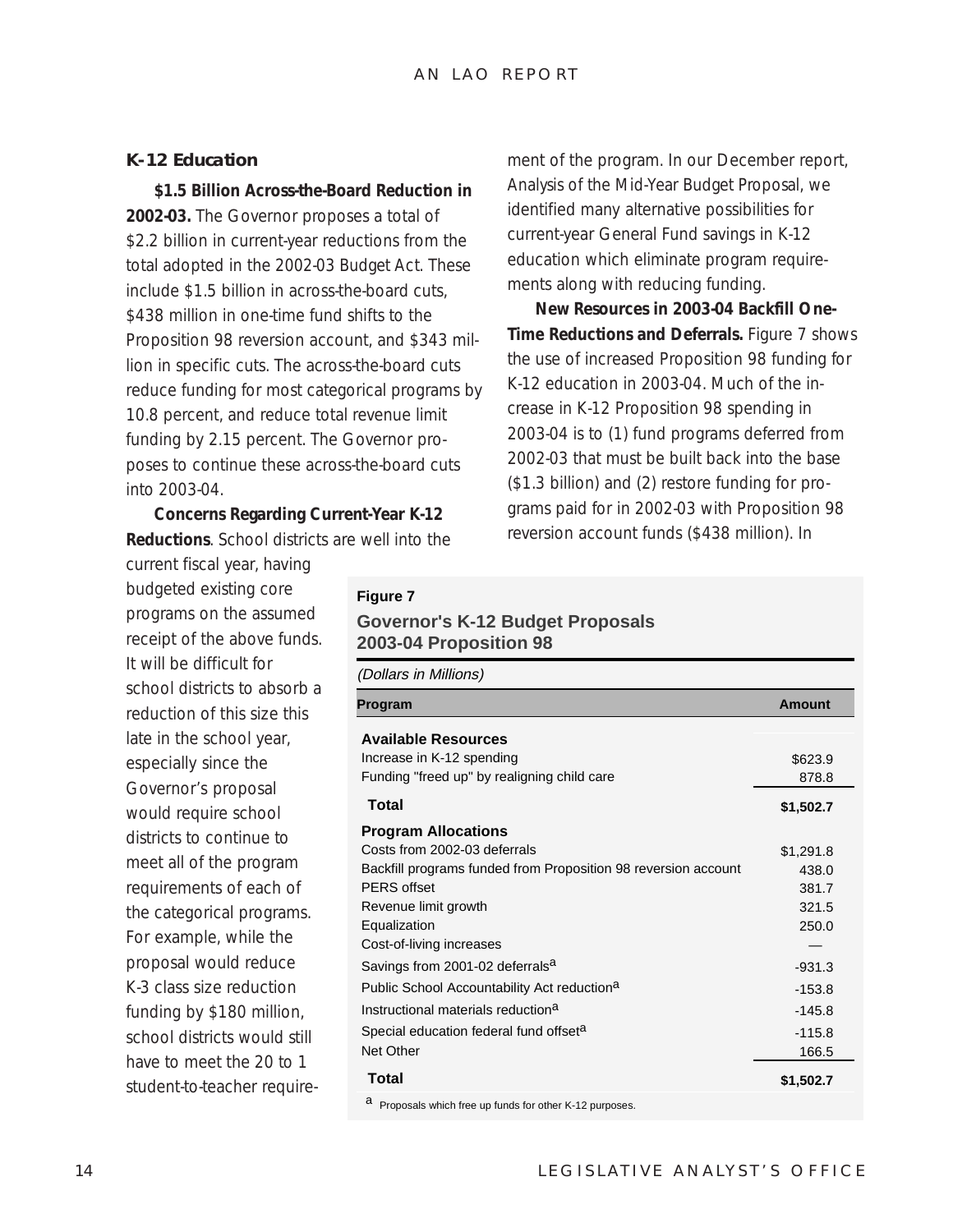addition, the budget provides a \$321 million growth for revenue limits, based on projected statewide attendance growth of 1 percent. With the exception of special education, no categorical programs receive statutory growth. No programs are provided a cost-of-living adjustment (COLA). The budget provides \$250 million for equalization, a \$47 million augmentation to the amount required by Chapter 1167, Statutes of 2002 (AB 2781, Oropeza).

The increases above are offset in part by funding "freed-up" because \$931 million in deferrals provided in 2002-03 to cover 2001-02 costs are not needed in 2003-04. Also, the Governor (1) reduces rewards, sanctions, and intervention costs (\$154 million) from the state's accountability system; (2) eliminates instructional materials funding (\$146 million) which was provided in 2002-03 on a one-time basis; and (3) uses federal funding for special education (\$115 million) to offset state General Fund costs.

*\$5.1 Billion Categorical Program Consolidation.* The budget proposes to consolidate 64 categorical programs into a \$5.1 billion block grant for the general purposes of professional development, instructional materials, technology, specialized and targeted instructional programs, school safety, and student services. The administration proposes to eliminate most of the programs' statutory requirements, and allow school districts significant flexibility with the use of these funds. We believe that providing greater flexibility to school districts through program consolidation is heading in the right direction. While we have technical concerns with the Governor's categorical reform proposal, we are supportive of the concept.

*Changes to General Fund Revenues or Realignment Would Affect Proposition 98*. The minimum funding requirement for Proposition 98 programs in 2003-04 is sensitive to changes in General Fund revenues. If General Fund revenues grow either because of a quicker economic recovery or new revenue enhancements, generally over half of the new revenues would be required to be spent on Proposition 98 programs (absent suspension of the guarantee). Based on the administration's forecast, this relationship between Proposition 98 expenditures would continue until General Fund revenues increased by slightly over \$7 billion, at which point the Proposition 98 "maintenance factor" would be fully restored, and all additional revenues could be used for any purpose.

With regard to realignment, the Governor's proposal would "rebench" the Proposition 98 minimum guarantee downward by \$879 million. If the Legislature chooses not to support the inclusion of child care in realignment, the minimum guarantee and General Fund costs would both increase by \$879 million.

#### **California Community Colleges (CCC)**

*Current-Year Proposals.* The Governor's proposal reduces CCC's current-year Proposition 98 General Fund appropriations by \$300 million as compared to the *2002-03 Budget Act*. This amount includes a 3.66 percent across-the-board reduction to General Fund apportionments, a 10.8 percent across-theboard reduction to categorical programs, and an \$80 million reduction in funding for concurrent enrollment. The proposal also does not backfill an estimated \$33.3 million shortfall in local property taxes.

*Budget-Year Proposals*. The Governor's proposal reduces CCC's Proposition 98 General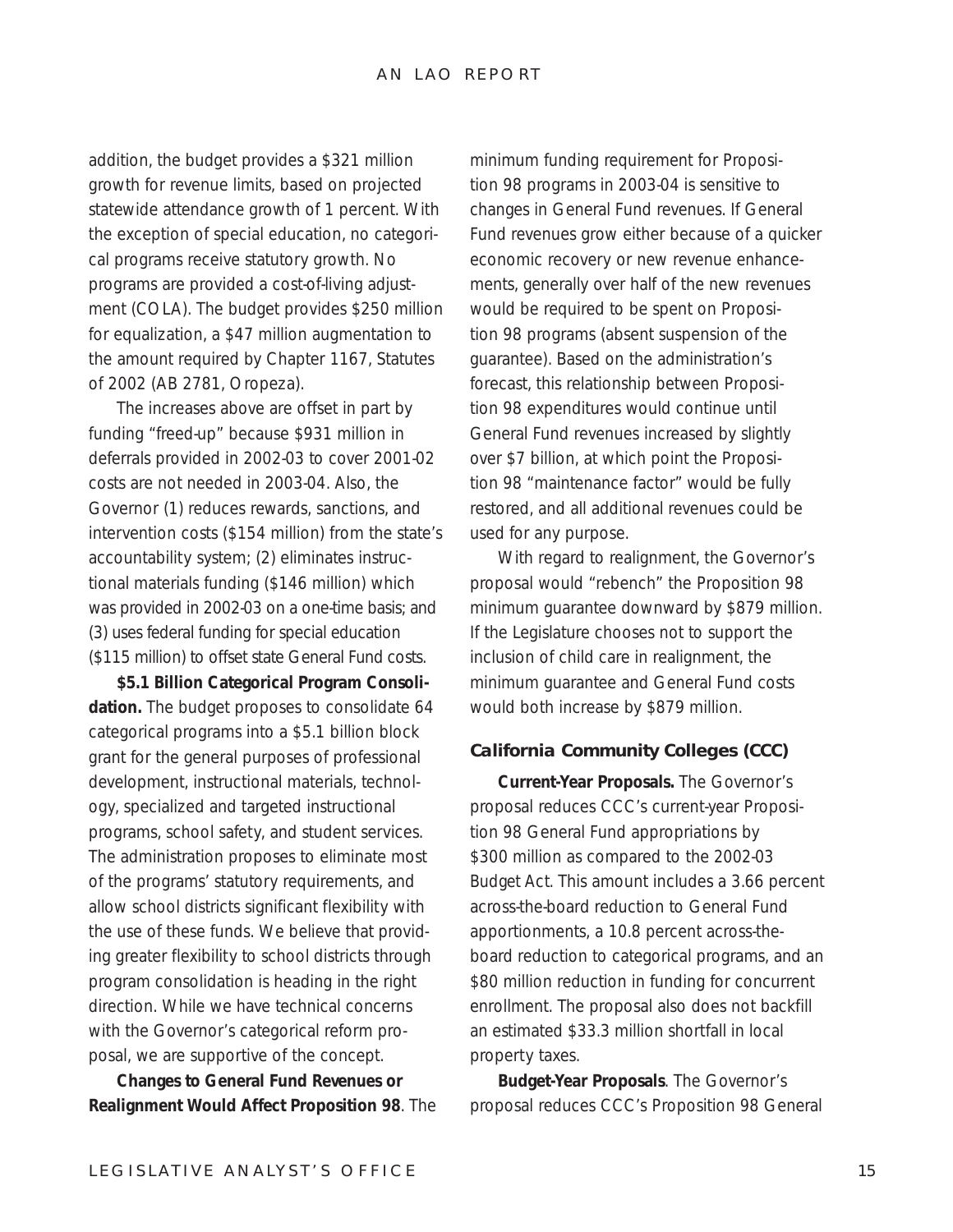Fund appropriations by \$619 million from the revised current-year level. About half of this amount reflects the net impact of a proposed fee increase from \$11 to \$24 per unit. (Specifically, the additional fee revenue would offset \$149.1 million in General Fund support. Anticipated attrition from the fee increase would reduce enrollment by 5.7 percent, thus saving an additional \$216 million.) Another \$134 million in General Fund savings is due to additional local property taxes. Finally, the Governor's proposal would reduce selected categorical programs by \$212 million.

### **HIGHER EDUCATION**

*UC and CSU.* For the current year, the Governor proposes allocated and unallocated reductions totaling \$74.3 million at UC. His proposal includes a \$59.6 million unallocated reduction at CSU. The segments enacted fee increases for spring 2003 that will backfill \$19 million of the General Fund reduction at UC and about \$20 million for CSU.

For 2003-04, the Governor's proposal reduces General Fund support for UC and CSU by 4.2 percent and 4.5 percent, respectively, from revised current-year levels. However, the Governor assumes a significant increase in student fee revenue due to an additional 25 percent hike in educational fees for most students. Because of this additional fee revenue, total funding for UC and CSU would *increase* by 4.1 percent and 1.2 percent, respectively.

The Governor's proposal provides funding for a 6.9 percent increase in budgeted enrollment at UC and 7.3 percent at CSU in 2003-04. This compares with an estimated 1.4 percent increase in college age population.

### **HEALTH**

*Medi-Cal.* In addition to the Governor's realignment proposal, which results in a savings of \$3 billion in the Medi-Cal program the spending plan also reflects a number of significant program cuts. These include a 15 percent reduction in provider rates primarily affecting physicians and nursing homes; the elimination of certain optional services for adults, such as dental care and optometry; rollbacks of expansions of coverage to the working poor and aged and disabled; and tightening of program eligibility rules through reinstatement of quarterly status reports for adult beneficiaries and new steps to direct counties to expedite the disenrollment of an estimated 560,000 ineligible Medi-Cal recipients. The Governor's budget also would establish a new tax on intermediate care facilities for the developmentally disabled as a mechanism to draw down additional federal support. Further savings from antifraud activities are also assumed in the spending plan.

Partly offsetting these proposed reductions are a number of significant caseload and cost increases, including the addition of funding for compliance with a court order that requires that persons terminated from the federal SSI/SSP program be kept on the Medi-Cal rolls and for a shift of children from the Children's Health and Disability Prevention (CHDP) program to Medi-Cal.

*Healthy Families.* The Governor's budget plan postpones until July 2006 expansion of this program to eligible parents. Also, the Rural Health Demonstration Project would be ended.

*Other Health Programs.* As noted earlier, the budget shifts a number of other health programs, including support for clinics, indigent care, substance abuse, and mental health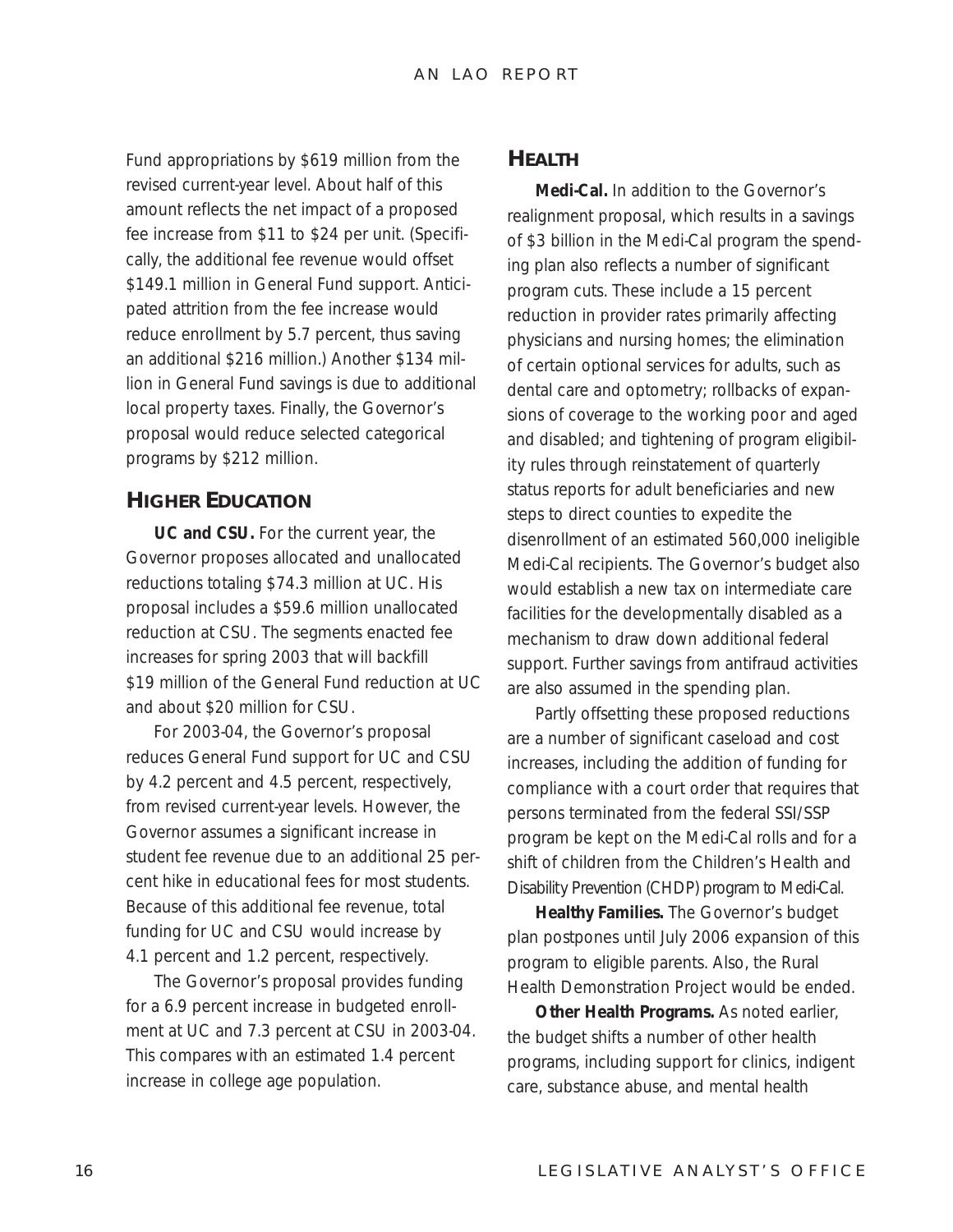services, to counties through realignment. The spending plan assumes a significant decrease in the budget for the CHDP program as a result of efforts to shift participants to Medi-Cal and Healthy Families coverage. Significant reductions are proposed in a variety of public health programs, including establishment of copayments for AIDS patients, reforms in operation of the genetically handicapped persons program, and reductions in support for certain health research activities.

A major increase in General Fund support would be provided for mental health services for Medi-Cal children. In contrast, the budget plan proposes to achieve significant General Fund savings by establishing statewide standards for the purchase of services for the developmentally disabled, shifting more support for Regional Centers to federal funds, and establishing fees for some parents of children receiving services.

### **SOCIAL SERVICES**

In addition to the Governor's realignment proposal, which results in savings of \$3.5 billion in social services programs, the budget achieves significant savings and cost avoidance through grant reductions and suspension of statutory COLAs. For SSI/SSP, the Governor proposes to delete the June 2003 and January 2004 state COLAs, resulting in combined cost avoidance of \$328 million in 2003-04. The budget achieves savings of \$662 million by reducing SSI/SSP grants by 6.2 percent down to the federal maintenance of effort (MOE) level, effective July 1, 2003. The budget proposes similar COLA suspensions and a grant reduction in the CalWORKs program. These grant changes, however, result in federal Temporary Assistance

to Needy Families (TANF) fund savings of about \$430 million, due to the federal TANF MOE requirement. Finally, the budget achieves new revenues of \$52 million from counties by requiring counties to share in 25 percent of the cost of the federal penalty for not completing a statewide automated child support system.

### **JUDICIARY AND CORRECTIONS**

The budget proposes a less than 1 percent reduction in General Fund expenditures for all of corrections. This consists of General Fund increases in some program areas and General Fund reductions in other areas. For example, this is largely because the California Department of Corrections (CDC) would actually experience a \$53 million increase in its General Fund budget in 2003-04. This increase in CDC's budget is due to augmentations for increases in the inmate population (\$101 million) and workers' compensation costs (\$115 million). Major CDC reductions include proposals to reduce spending for inmate academic and vocational programs (\$46 million), and conversion of the Northern California Women's Facility in Stockton to a facility for male inmates (\$10 million).

In contrast, the budget proposes a 27 percent reduction in General Fund expenditures for the courts. This is accomplished by shifting \$366 million in General Fund costs to new revenues generated as part of the Governor's realignment proposal, and other court user fees. The budget also proposes unallocated reductions of \$116 million and \$17.7 million to the trial courts and Judicial Council, respectively. Finally, the Governor's budget proposes to reduce court expenditures by \$37 million by replacing some court reporter staff with elec-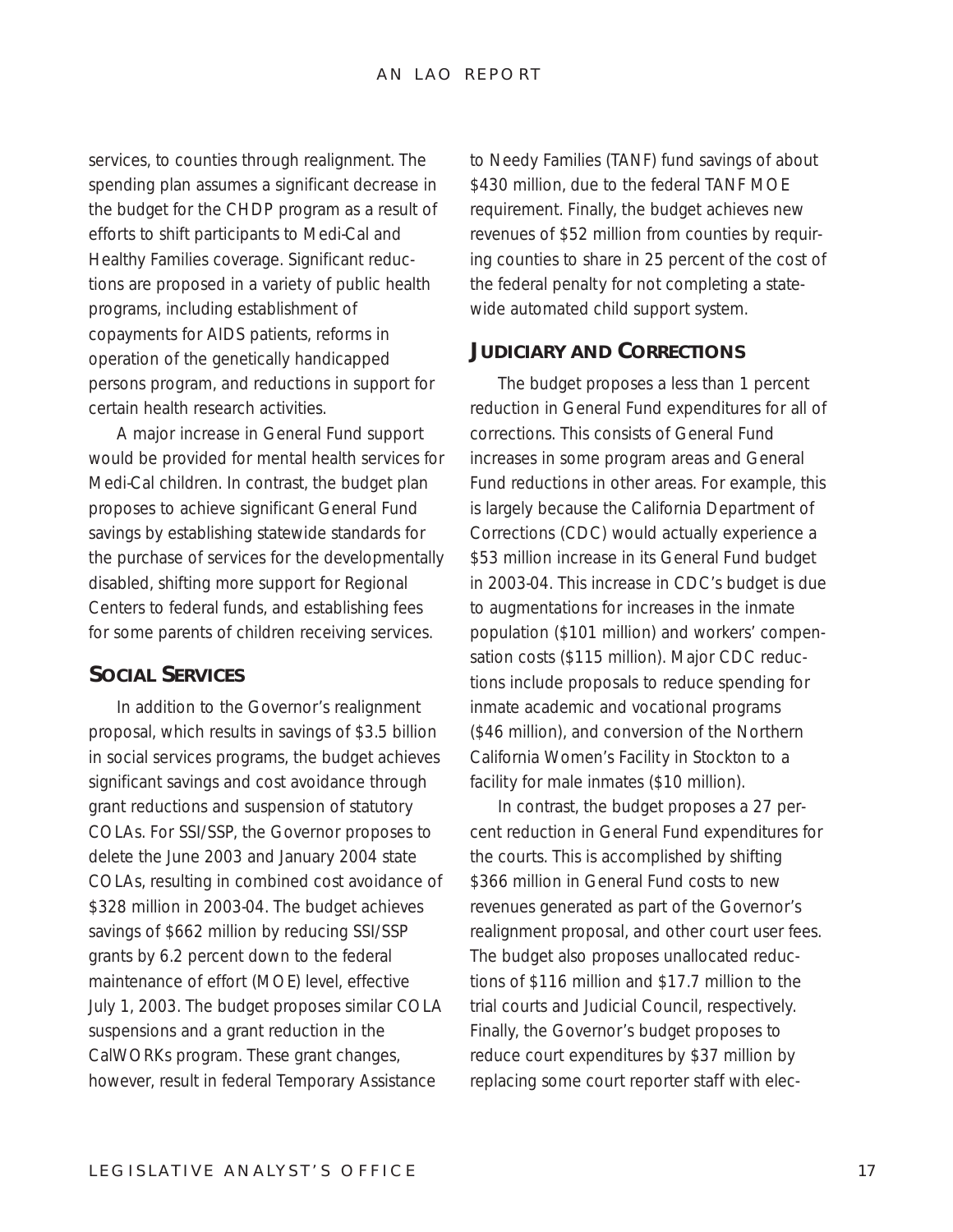tronic reporting technology. The budget does not provide funding for negotiated salary increases for court employees or increased county charges.

### **TRANSPORTATION**

The budget proposes the following actions in the area of transportation in order to provide savings to the General Fund. Specifically, it proposes to:

- $\triangleright$  Suspend the implementation of Proposition 42, passed by the voters in March 2002, which would have required the transfer of about \$1 billion in gasoline sales tax revenues in 2003-04 from the General Fund to the Transportation Investment Fund.
- $\triangleright$  Forgive a \$500 million loan repayment from the General Fund to the Traffic Congestion Relief Fund (TCRF) scheduled for 2003-04. During 2001-02 and 2002-03, nearly \$1.3 billion was loaned from the TCRF to the General Fund. The loan was scheduled to be repaid beginning in 2003-04 in order that projects in the Traffic Congestion Relief Program (TCRP) not be delayed due to lack of cash.
- $\geq$  Transfer \$100 million from the TCRF to the General Fund in the current year.

As originally established in 2000, the TCRF received \$2 billion from the General Fund in 2000-01, including \$1.6 billion to fund 141 specific transportation projects. The budget proposals described above will suspend funding for the TCRP in 2003-04. Correspondingly, the budget proposes to reduce staff support for the program by 1,214 personnel-years.

*State Highway Account.* The budget is also proposing to take several steps to address a projected year-end shortfall in the State Highway Account (SHA) of about \$170 million for 2002-03 and \$630 million for 2003-04. Specifically, the budget proposes to reduce the current-year loan from the SHA to the TCRF by \$307 million (from \$474 million to \$167 million) and reduce SHA funding for local streets and roads in 2002-03 by about \$90 million. For 2003-04, the budget proposes to reduce the Department of Transportation's (Caltrans') expenditures by \$317 million.

The shortfall is the result of a number of factors. First, the state is receiving lower-thanexpected federal funds in the current year. Second, in recent years, Caltrans has used extensively "advanced construction" to carry out transportation projects. With advanced construction, state funds are used to construct transportation projects based on planned federal reimbursements in future years. Third, revenues from truck weight fee revenues are lower than projected since the implementation of Chapter 861, Statutes of 2000 (SB 2084, Polanco). Chapter 861 changed the way weight fees are imposed. Although Chapter 861 was intended to be revenue neutral, experience to date shows a decline in revenue collected.

*Motor Vehicle Account.* The Motor Vehicle Account (MVA) funds primarily the California Highway Patrol (CHP) and the Department of Motor Vehicles (DMV). Even though the budget proposes no growth in the support for DMV and CHP for 2003-04, the MVA is projected to have a significant deficit in 2003-04, absent corrective actions. This is due mainly to (1) significantly higher expenditures including state retirement contributions and health insurance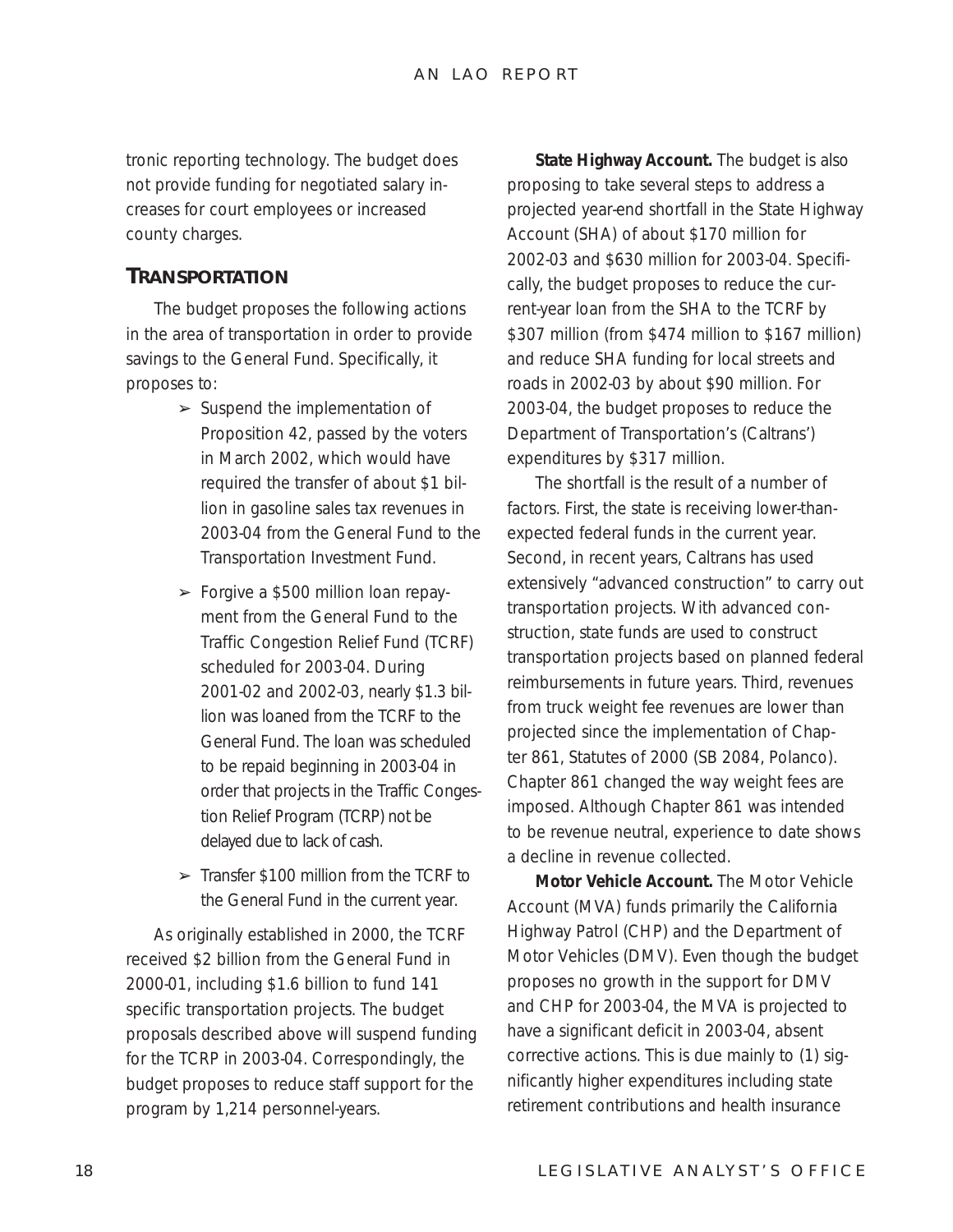costs, and (2) the lack of federal reimbursements totaling about \$117 million through the current year for antiterrorist security activities. In order to address the projected shortfall, the budget proposes to increase a number of fees, including vehicle registration, driver license, identification card, and various transaction fees. For 2003-04, the budget projects these increases to generate about \$163 million.

In addition, the budget proposes to shift the funding of certain CHP activities to new sources. In particular, the budget proposes to increase the state emergency telephone number (911) surcharge as well as impose a new surcharge on all intrastate telephone calls in order to fund CHP's costs of responding to 911 calls, performing search and rescue activities, and providing protective services to state employees and facilities. The budget projects that these surcharges would generate \$72 million for these activities in 2003-04.

### **GENERAL GOVERNMENT**

### **Employee Compensation and Retirement Issues**

*Eliminate Retirement Contributions.* The Governor's budget proposes to borrow the funding necessary to make the state's annual retirement contributions in 2003-04. This proposal would provide roughly \$1.6 billion in 2003-04 General Fund savings by eliminating the appropriations for the Public Employees' Retirement System (PERS, \$1.2 billion) and the State Teachers' Retirement System (STRS, \$0.4 billion). The administration has yet to propose a specific borrowing plan but suggests either using bonds or securing loans from PERS and STRS. These reductions are in addition to

the Governor's mid-year proposal to reduce the appropriation to the STRS supplemental benefit program (which protects retirees' benefits from the effects of inflation) by \$500 million.

*Employee Compensation Reduction.* The proposed budget includes the savings from the mid-year proposal to reduce General Fund employee compensation costs by \$470 million in the budget year. This proposal is the equivalent of an 8 percent reduction in salary costs. The administration proposes to achieve these savings initially by negotiating such a reduction with employee unions through the collective bargaining process.

#### **Indian Gaming Revenue**

The state has signed compacts with 61 Indian tribes related to gaming on tribal lands. Currently, pursuant to these compacts, tribes contribute over \$100 million annually to state accounts. These funds are then allocated to nongaming tribes and various other purposes. As part of compact renegotiations scheduled for March 2003, the administration proposes to have compact tribes (possibly including new participating tribes) contribute \$1.5 billion in annual revenues to the General Fund. This revenue proposal depends on the state successfully negotiating such a payment with the tribes.

### **LOCAL GOVERNMENT**

*VLF Backfill.* In addition to the realignment plan described previously, the budget includes a variety of proposals affecting local governments. Most notably, the budget eliminates the VLF backfill, beginning February 2003. As part of the 1998 VLF tax cut legislation, the state supplemented VLF revenues to eliminate any adverse local fiscal impact from the tax cut. The budget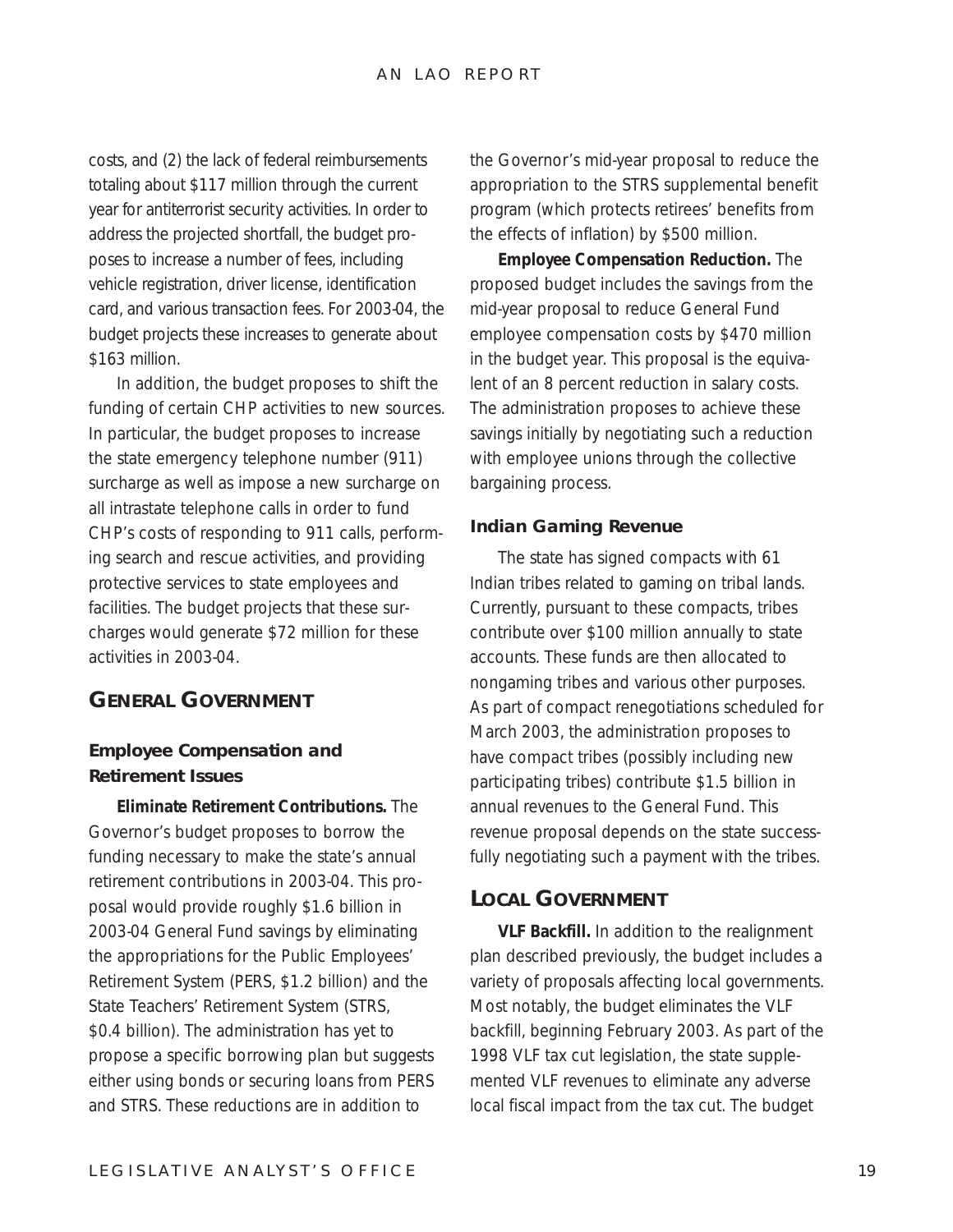eliminates the backfill funding, reducing city and county revenues by \$1.3 billion in the current year, and \$3 billion in 2003-04. The loss of this backfill funding would affect local governments differently. We estimate that as a percentage of city and county general fund revenues in 2003-04, the revenue loss would range between 5 percent and 25 percent.

**Other Proposals.** The budget's other proposals that would affect local governments include:

- ➢ *Deferred Mandate Reimbursements.* For the second year, the budget defers reimbursement to counties, cities, and special districts for state mandates. Under current law, local agencies must carry out state-mandated requirements, regardless of delays in state reimbursement. By the end of the budget year, we estimate the state will owe local agencies (mostly counties and cities) over \$1.2 billion in mandate reimbursements.
- ➢ *Redevelopment Tax Shift.* In December 2002, the administration proposed a one-time 2002-03 shift of \$500 million of redevelopment housing funds to the Educational Revenue Augmentation Fund (ERAF). In addition, the budget shifts \$250 million of redevelopment property taxes to ERAF in 2003-04. The budget proposes to annually increase this \$250 million tax shift over time until it reaches the amount of property taxes diverted from schools under redevelopment law (estimated to be about \$1.3 billion in the current year).
- **Subvention Eliminations.** The budget proposes to eliminate: (1) the annual \$38.2 million reimbursement to cities and special districts for jail booking fees paid to counties in 1997-98, and (2) the \$39 million reimbursement to counties for property tax losses under the Williamson Act.

### **CONSIDERATIONS FOR THE LEGISLATURE**

Given the enormity of the budget problem and the large number of major solutions included in the Governor's proposal, the Legislature will be faced with many important policy issues as it considers the 2003-04 budget. Among the more important of these are the following:

*How Do the Proposal's Spending Priorities Square With the Legislature's?* In general, the budget's deepest cuts are in local government, K-12 education, Medi-Cal, CalWORKs, and SSI/SSP. At the other extreme, only modest reductions are included for criminal justice

programs, most higher education and certain social services programs being proposed for realignment. The spending plan generally reflects the Governor's stated priorities in the areas of education, children's health, and public safety. Even if the Legislature has similar priorities, it may still want to consider whether—at least at the margin—any reallocation of such spending is merited. An example would be whether or not to reallocate some spending toward certain programs receiving the deepest reductions under the Governor's proposal.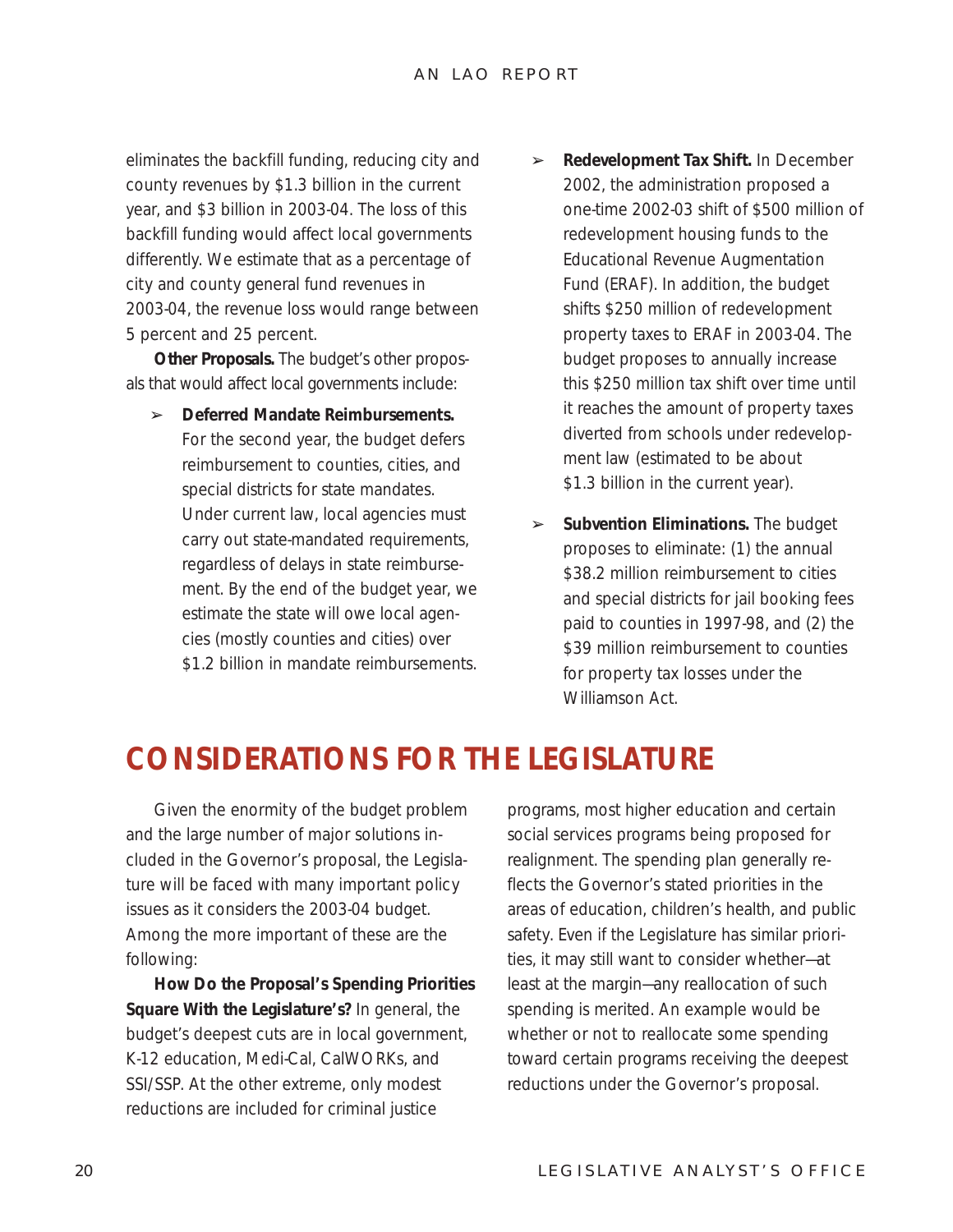### *Is the General Nature, Overall Amount, and Distribution of Tax Increases Appropriate?*

Roughly one-fourth to one-third of the Governor's proposed budget solutions are related to increased taxes (depending on how the budget problem is defined—discussed earlier). The basic questions in this area include:

- ➢ Is the *total amount* of tax increases being proposed appropriate, especially relative to the amount of spending reductions?
- $\triangleright$  Is the *specific mix* of tax increases the right one, especially given recent concerns about whether the state's tax base is too narrow and/or overly volatile? (The Legislature may wish to evaluate, for example, whether it would make sense to consider such other tax-related options as basebroadening provisions, like levying the SUT on selected services or elimination of certain tax expenditures deemed to be ineffective or inefficient.)
- $\triangleright$  Finally, should the tax increases be *permanent or temporary*? In the latter case, the Legislature may wish to consider such issues as whether some should be temporary—potentially triggering off when future budgetary circumstances improve. (We would note that the state would not want to adopt temporary taxes as part of a realignment proposal.)

*Can Local Government Realistically Absorb a \$5 billion Funding Reduction?* The Governor's proposals to eliminate the VLF

backfill and transfer redevelopment funds to schools would have a significant adverse impact on city and county services. This raises such issues as whether the Legislature should increase the VLF rate itself and/or provide localities with other options for raising revenues.

*What About Mandates?* For the second year in a row, this budget would defer state payments for local government mandate claims. The accumulated liability for such claims now exceeds \$1 billion. This raises such issues for the Legislature as whether the state consider eliminating or modifying some of these mandates.

*Does The Governor's Realignment Proposal Make Sense?* For many years, our office has advocated a realignment of state and local responsibilities for various programs. However, we also have stressed that any such transfers of responsibility should be made for the purpose of maximizing program effectiveness and taking advantage of fiscal incentives, as opposed to realigning simply for the purpose of alleviating state-level budget problems. The Legislature will need to identify those program areas where realignment truly makes sense in its own right.

*What Are the Long-Term Budgetary Implications?* While we have not yet had the time to fully evaluate the fiscal impacts of the Governor's plan over time, our initial review suggests that, if fully implemented, it would address the state's current multibillion dollar long-term structural imbalance. As the Legislature considers modifications and alternatives to the Governor's proposal, it will be important that it try to avoid diminishing the long-term fiscal benefits that are inherent in the current proposal.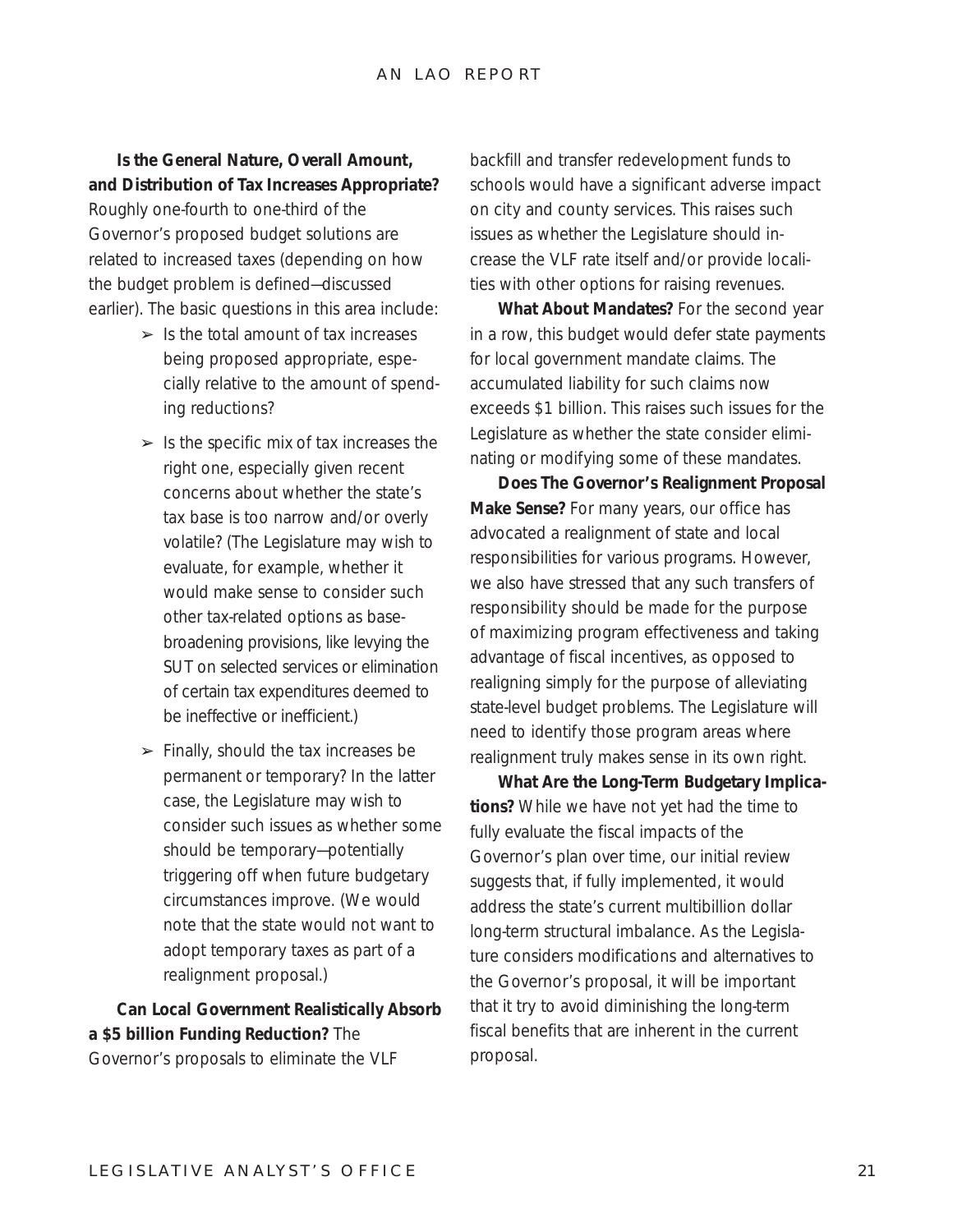**Acting Early and Decisively Is Imperative**

The single most important piece of advice that we can offer the Legislature at this point is to act early and decisively on this budget. Regardless of the estimates used to define the budget shortfall, the state clearly faces an

enormous problem in getting its fiscal house in order. We therefore recommend that the Legislature (1) act early, (2) put everything "on the table" including both program reductions and taxes, and (3) adopt solutions that are both real and ongoing.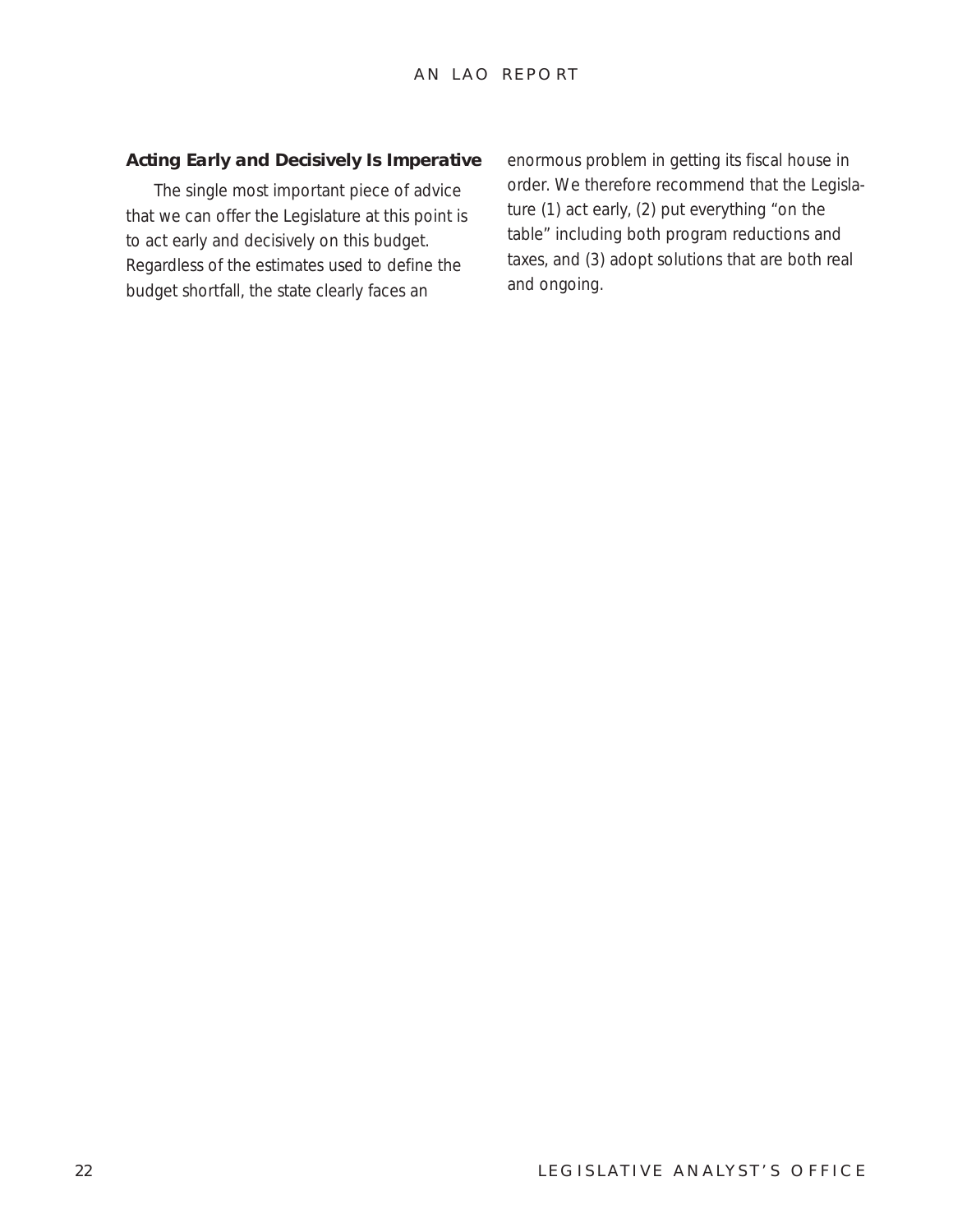### AN LAO REPORT